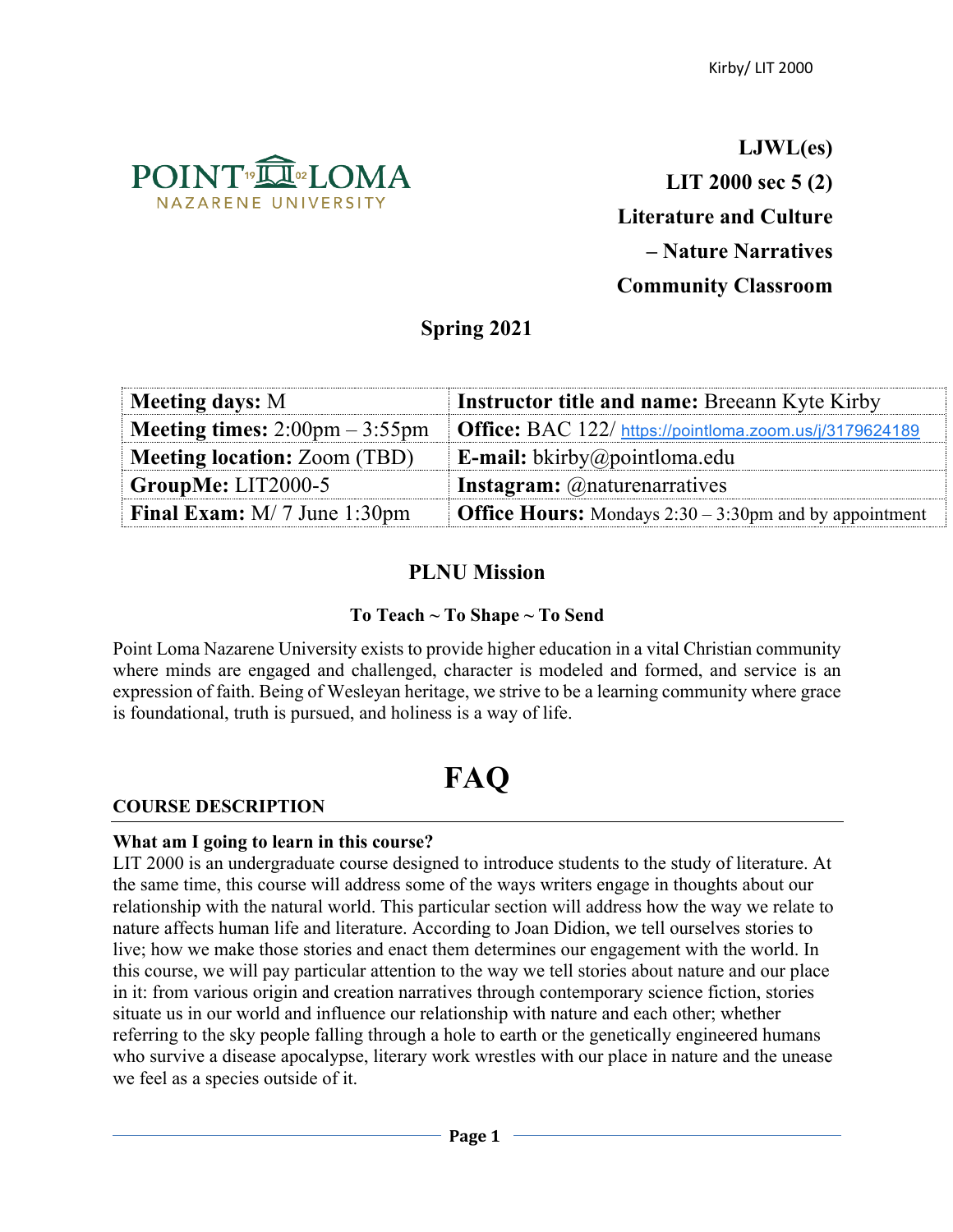We will read novels, short stories, poems, and non-fiction in narrative form; we'll then discuss and question how these texts create their impact and lead us towards the larger conversation of how literature can offer moments of transformation. Course lectures will provide you with important historical/biographical information and literary theory/terminology to put these authors' works in context. Together, we will develop the means to engage in intelligent literary discussion and analysis.

## The PLNU catalog says that LIT 2000 is

*A study of representative works of literature and cultural contexts.*

You are taking this course as part of PLNU's Community Classroom. Usually, this program engages directly with the San Diego neighborhood of City Heights, and in its remote offering will continue to do so. Each class will engage in reading a common book by John Lewis (*Across That Bridge*) and a common assignment. There will also be evening gatherings providing opportunities to engage with the intercultural richness of City Heights through presentations, stories and conversation across the semester. The first one will be occurring the week of April 19th via Zoom. More information will be provided by the Community Classroom Program Coordinator Elodie Boinet-Rouffet as the semester unfolds. The overall plan for Community Classroom remains that your subject area studies will be enhanced by embedding the learning within the particular milieus of the intercultural setting of City Heights or your local neighborhood.

## **Why do I have to take this course?**

The short answer is that you need this course or one like it to graduate. The better answer is that this course will make you aware of how stories affect our lives—an awareness you can take from the classroom into many areas of your life. Being able to listen to/read, analyze, synthesize, and enact stories gives you agency<sup>1</sup> in whatever field you may enter.

The more official answer is that this course is one of the components of the Foundational Explorations Program (FELO) at Point Loma Nazarene University, under the category of Exploring Arts and Culture. By including this course in a common educational experience for undergraduates, faculty supports a survey of human endeavors from a historical, cultural, linguistic, and philosophical perspective, including developing critical appreciation of human expression—both artistic and literary (PLNU Catalog).

*PLNU provides a foundational course of study in the liberal arts informed by the life, death, and resurrection of Jesus Christ. In keeping with the Wesleyan tradition, the curriculum equips students with a broad range of knowledge and skills within and across disciplines to enrich major study, lifelong learning, and vocational service as Christ-like participants in the world's diverse societies and culture.* The Institutional (ILO) and Foundational Explorations (FELO) Learning Outcomes addressed in this course are as follows:2

 $<sup>1</sup>$  The ability to act with power and authority.</sup>

<sup>2</sup> SLOs have been taken from Dr. Pedersen's LIT 3053 syllabus.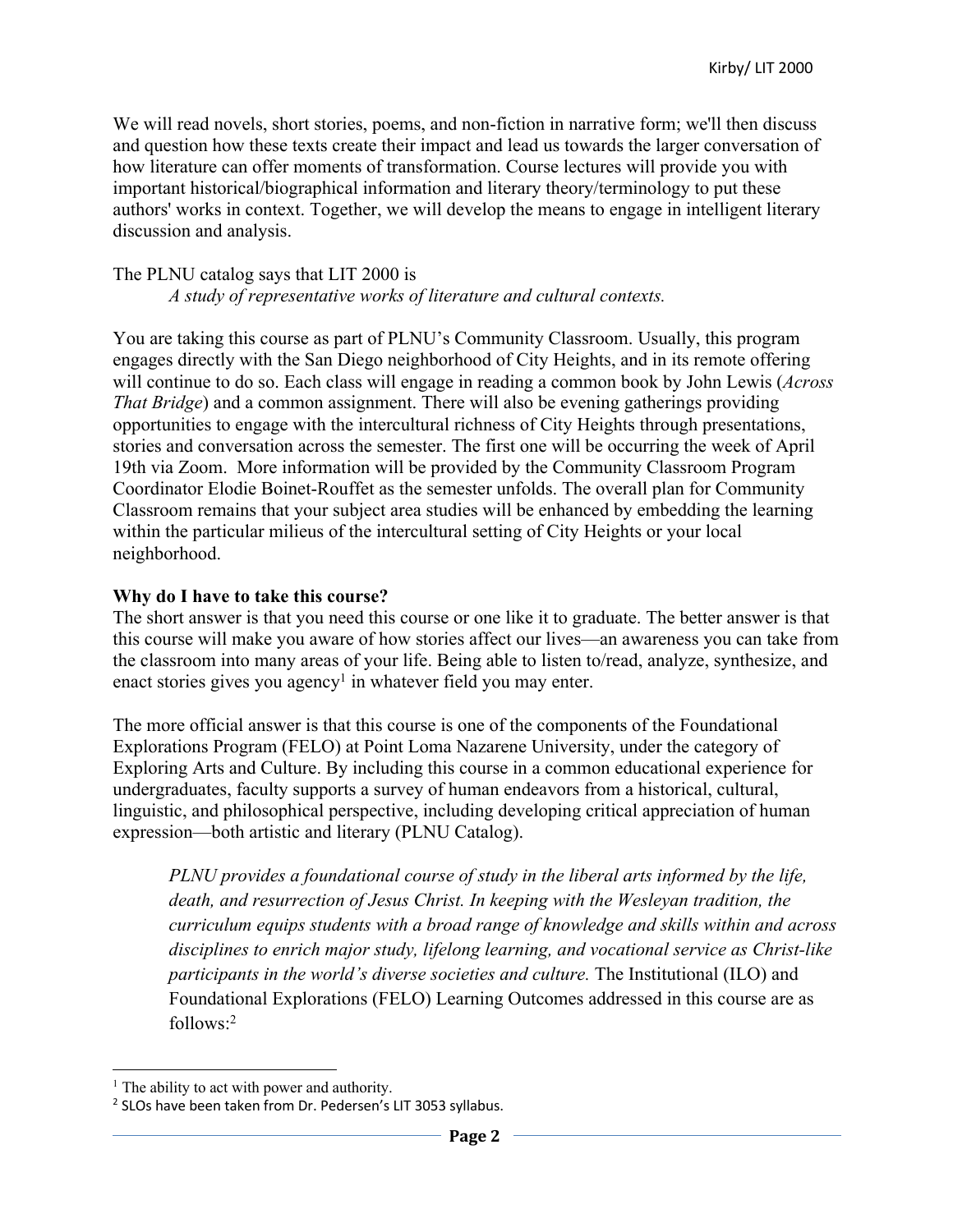**Context: Learning, Informed by our Faith in Christ**

**ILO #1:** Students will acquire knowledge of human cultures and the physical and natural world while developing skills and habits that foster life-long learning

**FELO 1a** *Written Communication*: Students will be able to effectively express ideas and information to others through written communication.

**FELO 1b** *Oral Communication*: Students will be able to effectively express ideas and information to others through oral communication.

**FELO 1c** *Information Literacy*: Students will be able to access and cite information as well as evaluate the logic, validity, and relevance of information from a variety of sources.

**FELO 1d** *Critical Thinking***: Students will be able to examine, critique, and synthesize information in order to arrive at reasoned conclusions.**

**FELO 1e** *Quantitative Reasoning*: Students will be able to solve problems that are quantitative in nature.

**Context: Growing, In a Christ-Centered Faith Community**

**ILO #2:** Students will develop a deeper and more informed understanding of self and others as they negotiate complex environments

**FELO 2a** Students will develop an understanding of self that fosters personal wellbeing.

**FELO 2b Students will understand and appreciate diverse forms of artistic expression.** 

**FELO 2c Students will demonstrate an understanding of the complex issues faced by diverse groups in global and/or cross-cultural contexts.** 

**Context: Serving, In a Context of Christian Faith**

**ILO#3:** Students will serve locally and/or globally in vocational and social settings

**FELO 3** Students will demonstrate an understanding of Christian Scripture, Tradition, and Ethics, including engagement in acts of devotion and works of mercy.

**Course Learning Outcomes for LIT 2000: Literature and Culture**

**CLO 1** Students will closely read and critically analyze texts in their original languages and/or in translation. **(FELO 1d, 2b, 2c)**

**CLO 2** Students will recall, identify, and use fundamental concepts of literary study to read texts: terms, modes/genres, element, periods (dates, writers, characteristics, developments). **(FELO 1d, 2b)**

**CLO 3** Students will connect the literary works with their own lives and with the social, cultural, and historical contexts of the works and their authors. **(FELO 1d, 2b)**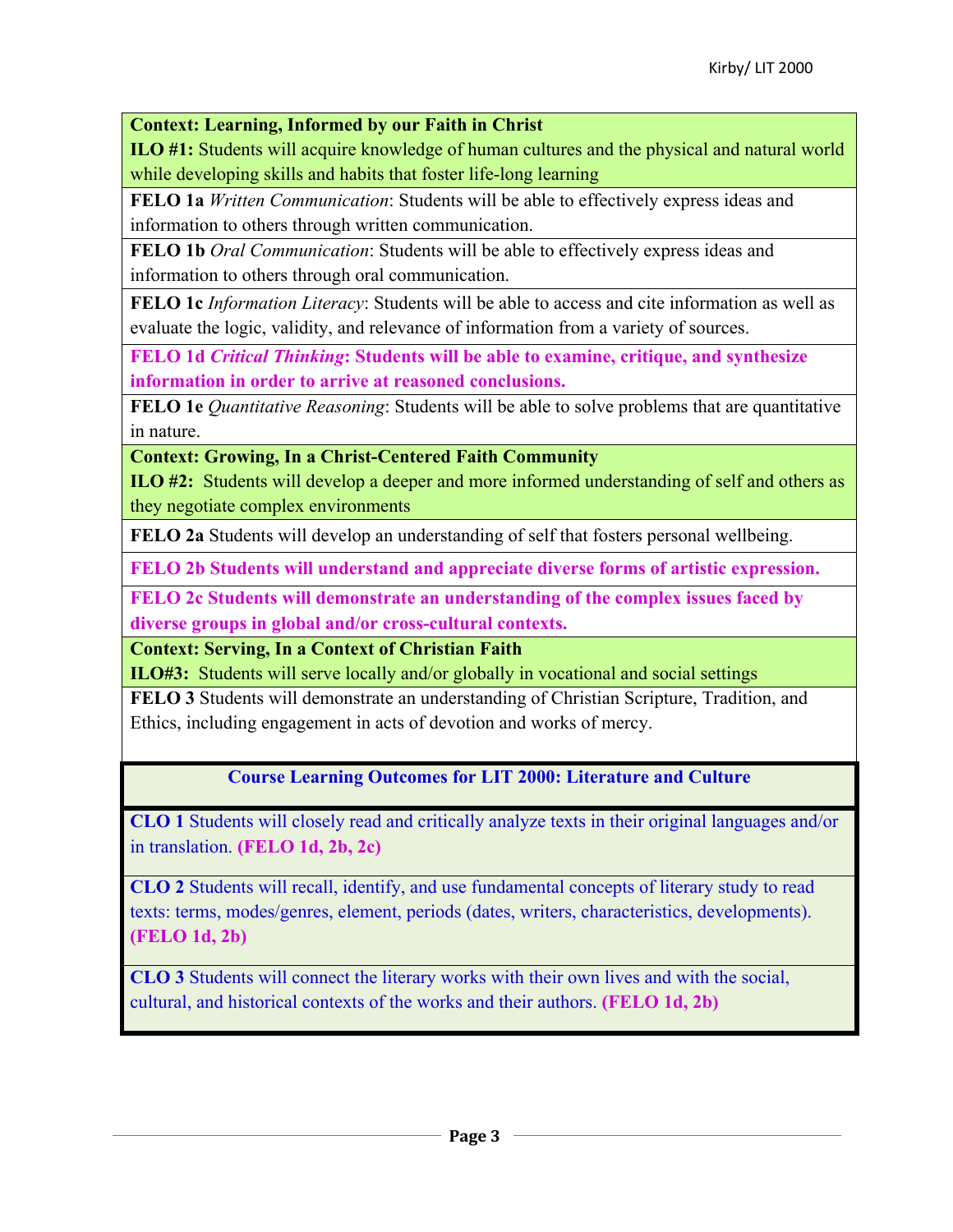# **REQUIRED TEXTS AND RECOMMENDED STUDY RESOURCES**

## **What do I have to buy for this course?**

- 1.John Elder (Editor), Robert Finch (Editor): *Nature Writing: The Tradition in English* ISBN 9780393946345
- 2. Mary Shelley: *Frankenstein* ISBN 9781593080051 (you can get any version you want of the 1831 edition, but you will be responsible for the alterations of the page numbers)
- 3. Margaret Atwood: *Oryx and Crake* ISBN 9780385721677
- 4. Hayao Mizazaki: *Nausicaä Vol 1* ISBN 9781591164081
- 5. John Lewis: *Across that Bridge* ISBN 9780316510936
- 6. Some printouts from other material from Canvas as well as a few written assignments.

7. Various office supplies (highlighters, pens, stapler, Scotch tape, paper for notes)

*\*\*In the interest of lightening the financial burden of college education, I have placed our additional readings on Canvas rather than constructing a course reader. You must read this material before class AND either bring in printouts of the pages or a NON CELL PHONE device to read them on. If you do not, I will sweetly ask you to leave class to retrieve the materials (including books on the days we read the above books). Point Loma Nazarene University, as a non-profit educational institution, is entitled by law to use materials protected by the US Copyright Act for classroom education. However, any use of those materials outside the course may violate the law.\*\**

# **Are there any resources I can use online and/or on campus to help me?**

Yes. The following are a few of my favorites.

**Tutorial Services** (i.e. tutoring, paper editing, review sessions & Academic Coaching) will be offered virtually during the 2020/21 academic year via *Brainfuse* and select Review Sessions will be conducted in Canvas. *Brainfuse* allows students to be tutored by faculty-recommended PLNU tutors and non-PLNU tutors. Tutorial services via *Brainfuse* include live tutoring, writing labs, and language labs for foreign languages. Tutoring in *Brainfuse* has the capabilities of screen sharing, smartboards, and audio/video capabilities. You can contact tutorial services at TutorialServices@pointloma.edu.

**The Library** has not only many books but also databases that allow you to do specific searches for any topic you want. Further, it also contains very helpful librarians who can assist you.

**Canvas** will contain this syllabus, the assignments, lecture videos, some readings, and other fun sundries throughout the semester. Sometimes you might have to print them for class. Please check Canvas regularly.

**OneLook** is an online database of dictionaries www.onelook.com.

Wikipedia is an online encyclopedia www.wikipedia.org. Though this site can have errors from time to time, it is a wonderful place to look up any person, place, or event you encounter in your reading that you do not know. While I love Wikipedia for its ability to quickly provide information, DO NOT use this as a source for your papers.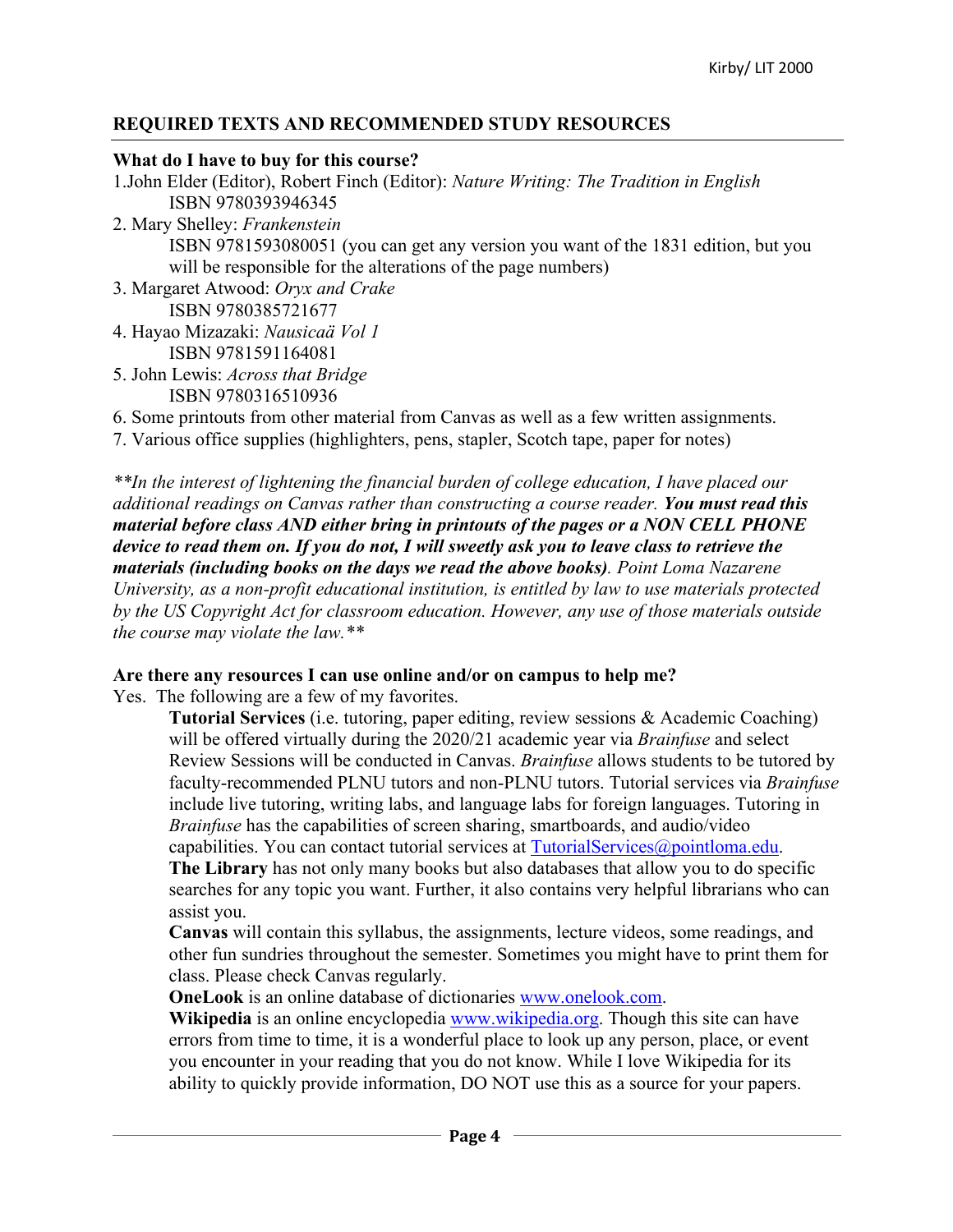**Me** I am available to answer any questions you may have. You can schedule appointments to see me in class or email me—**please include "LIT2000-5" in the subject** line of your emails to me.

# **ASSESSMENT AND GRADING**

## **How do I pass this course?**

- 1. Participate in this course
- 2. Do all the assignments
- 3.Turn them in on time

## **What specifically does that look like?**

You will read a lot for this course which I have accounted for in the hours you must spend to meet the required 75-85 hours for this course. Like all of 2020, this semester will probably be a bit like a rollercoaster. You will get the benefit from this course in proportion to how much you engage with the content. I expect you to read, engage with the text, and have thoughts about it. The weekly reading quizzes will help you stay on task with the reading. And there will be some sort of writing due every week usually in the form of Instagram posts. This isn't to scare you but to let you know the pacing of the course.

# **Since the writing is mostly on social media does that mean it can be some sort of stream of consciousness string of words I wrote five minutes before it was due?**

Nope. Nor can any other writing you do for me.

Unless done in class, anything you submit to me needs to be

- a. Typed and double spaced in the appropriate format (the default is MLA);
- b. Demonstrate you have been thinking about the problem/topic you are writing about;
- c. Be free of typos.

# **So I have to have perfect grammar or you will fail me?**

No. Typos are not grammar mistakes. Typos are ignoring the things that you already do proficiently in your writing on social media, email, and texting. Things like not putting a period at the end of a sentence Or not capitalizing my name, which is breeann Kirby (another typo is spelling my name wrong—or your name, for that matter). Or when you are writing.<sup>3</sup> You need to have complete thoughts. Typos are one of my HUGE pet peeves. They are not just mistakes but a sign of disrespect to me and your peers who will be working with your writing. Most typos can be easily caught if you read through your paper at least once before you turn it in (pro tip: read your paper out loud. You'll catch a lot of stuff that way.) Because no one is a perfect proofreader, I will allow one typo every page (meaning if you have a five-page paper, you may have up to five typos total on any of the pages in that work).

 $3$  Note the three typos here.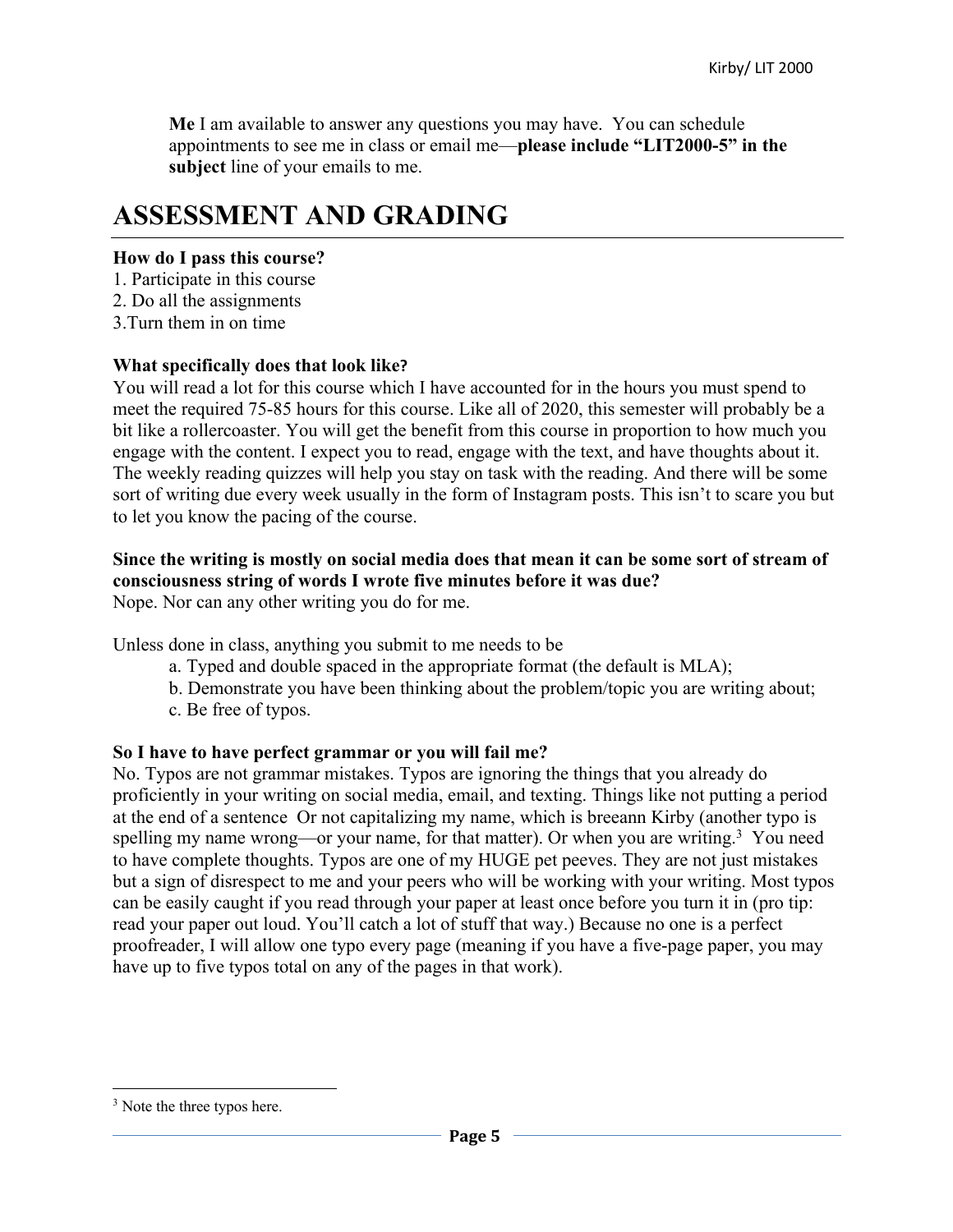#### **What are the specific assignments?4**

- **Contract (7%):** You will write a contract for the grade you wish to earn in this course and evaluate yourself with regards to the contract at the middle of the semester and the end.
- **Quizzes (10%):** There will be 12 quizzes that will cover our readings. You need to do 10 of the 12 with a minimum grade. These quizzes will happen about once a week on Canvas. There will be no make-up quizzes given.
- **INSTAdiscussions (20%):** As we read and discuss our texts, I will post discussion questions on Instagram. First, you will create an academic Instagram account (not your personal account—you don't want to mess up your feed curation). Then you will follow me: @naturenarratives to see the prompt. You must post your answer to the prompt which will be both a photo (can be taken from our reading) and an explanation as to why that photo answers the question AS WELL AS the relevant hashtags. You may not duplicate a classmate's photo; nor should you use photos you rip from the web. Rather, try for an original picture you took. Remember, this is social media; have fun with it. You must post on the due date, and you will comment (in addition to liking) at least two other of your classmate's responses. I will post 12 questions; you must respond to 10. Your course's INSTAdiscussion prompt will be color-coded for this course. You will only get credit for responses to your course's discussions prompts. See Canvas for more details.
- **Final Exam (10%):** This will be a comprehensive exam. Successful completion of this course requires taking the final examination **during its scheduled time***.* The final examination schedule is posted on the Course Schedule site and in this syllabus. No requests for early examinations or alternative days will be approved.
- **Neighborhood Exegesis (20%):** For this assignment, you will design, complete and submit an exegesis of a local neighborhood (somewhere you are physically located right now), highlighting any relevant nature history.
- **\*Presentation (10%):** You will craft a 4-minute presentation to present the emerging issues, structures, themes, and authorial background in a reading selected from the *Nature Writing* book that we are **NOT** reading together as a course. The selections will be assigned on a first come, first served basis. It will be your job to make your classmates and Prof. Kirby wish that we had been assigned to read your chosen text. More details and rubric for this assignment are on Canvas.
- **\*\*Final Creative Project from Course Text (8%)**: This assignment can take one of three forms (your choice). You may write your own personal nature narrative, craft an imitation of one of the writers' styles we've covered, or create a visual or aural or physical response inspired by one of our texts. You will post a short reading or presentation of your work on Canvas.
- **Course Participation (15%):** Effective learning happens in a dynamic environment. Therefore, you must interact with the instructor and the other students regularly. If you wish to earn your participation grade, you must have a good attitude; you must read all of the readings; you must do the participation assignments on Canvas or in class; and you must speak out. Make it your goal to come up with one good thought for every module and to share it. If we meet face-to-face, you must turn off your cell phones when you enter the classroom; use of cell phones will not be permitted unless you have an academic accommodation OR I give you specific permission. Other electronic reading devices are

<sup>4</sup> \* denotes a B grade assignment/ \*\* denotes an A grade assignment.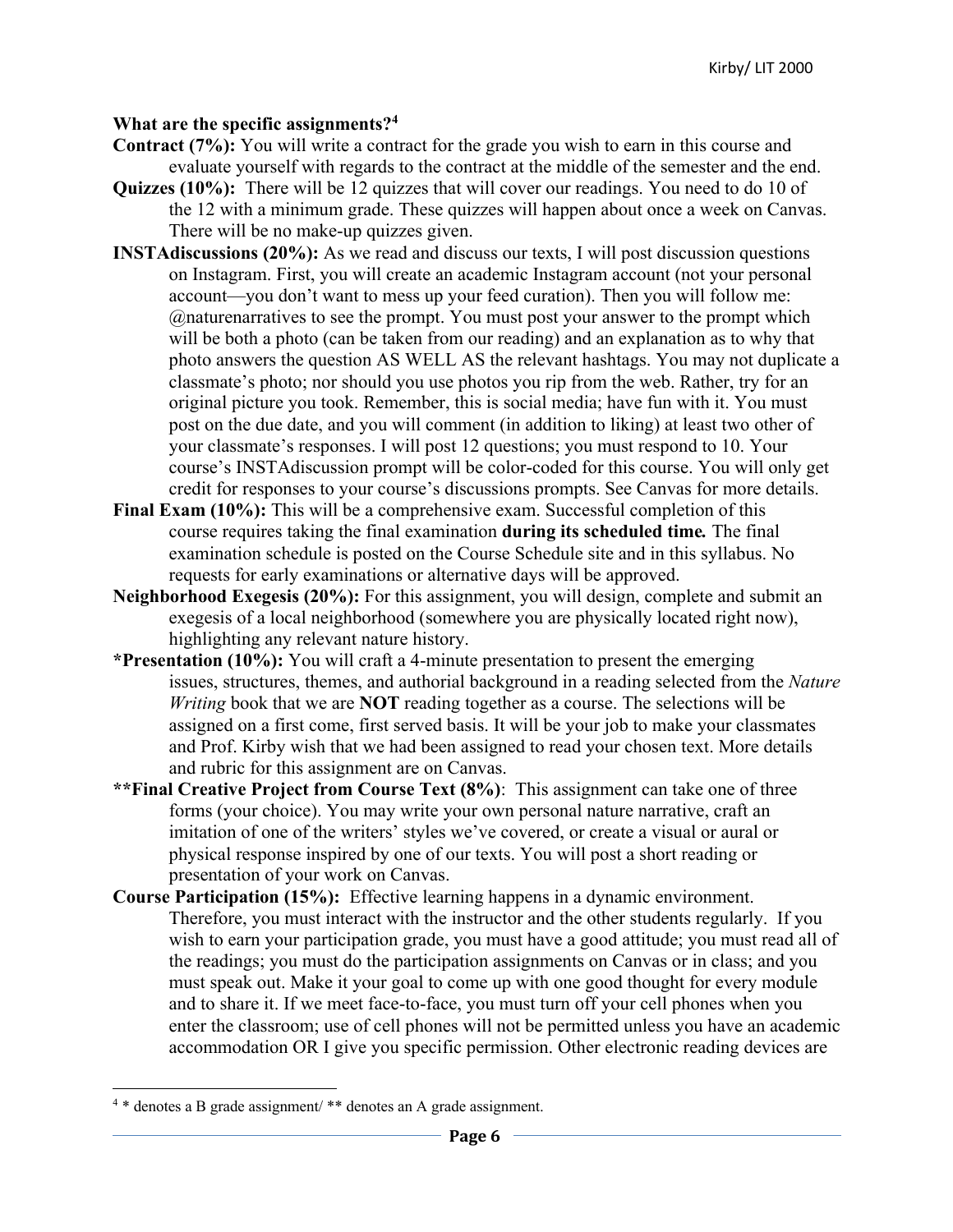allowed on the days we have comics in digital format; **however, if you use your device to disengage from course discussion, I will sweetly ask you to leave that day and try again next time.**

*\*For all of these assignments, further instructions will be given on Canvas and/or in class\**

## **There are a lot of people in this course and I am shy about speaking or posting publicly. Do I really have to talk and post? And if I do, how do I know that I will not be treated unkindly?**

First, I feel you. I actually have a strong sense of stranger danger and hate talking in front of people. I am nervous every time I teach, but practice has made it easier and easier.

Second, it is important for you to practice speaking and posting publicly now when you are in a safe space with an advocate (me); again, practice will make it easier and easier. Respect in this course is a must. Again, this course is a safe space. As we discuss and analyze works that may address potentially emotional topics, we will encounter many different viewpoints within the course. Much of the work we will do in this course is cooperative. You should think of all your reading, writing, and speaking for and in course as public, not private, discourse. **By continuing in this course, you acknowledge that your work will be viewed by others in the course.**

For those of you who are already strong and confident in your opinions and abilities, be sensitive to others who are not. Sometimes take the lead in recognizing when others want to talk, asking them for their opinion and feedback. In order to be a good participant in this course, you must be sensitive to your fellow learners, recognizing them as human just as you are.

As we share ideas, personal insults and comments will not be tolerated. I will ask you to leave the discussion or class if you cannot be kind. If you aren't sure how to phrase your opinion, please ask me.

For all of us, assume the best about the person speaking. Sometimes we need to hear what we are saying before we understand exactly what we are saying. Ask for clarification; respectfully disagree. The best rule to follow: **be kind.**

#### **A lot of course discussion seems to come from our outside experiences and opinions, do I need to take notes?**

Absolutely. Note taking is a valuable skill in every discipline and should be practiced whenever possible. Sometimes I may SPEAK information during lecture that is important. It is your responsibility as an active participant to take notes.

## **IF WE MEET F2F: This is COVID-times, will I be required to wear a mask in class?**

Absolutely yes. I know that different groups of people have differing opinions about masks, and I respect the conclusions that all of us have come to about this highly unfashionable and uncomfortable item of clothing. However, I'm going to follow PLNU's official policy that while we are face-to-face all of us will wear masks give each other at least 6 feet of social distance. Even if you aren't masking and distancing elsewhere, I'm asking you to respect these requirements while you are in my course. If you don't want to wear a mask, I respect that choice,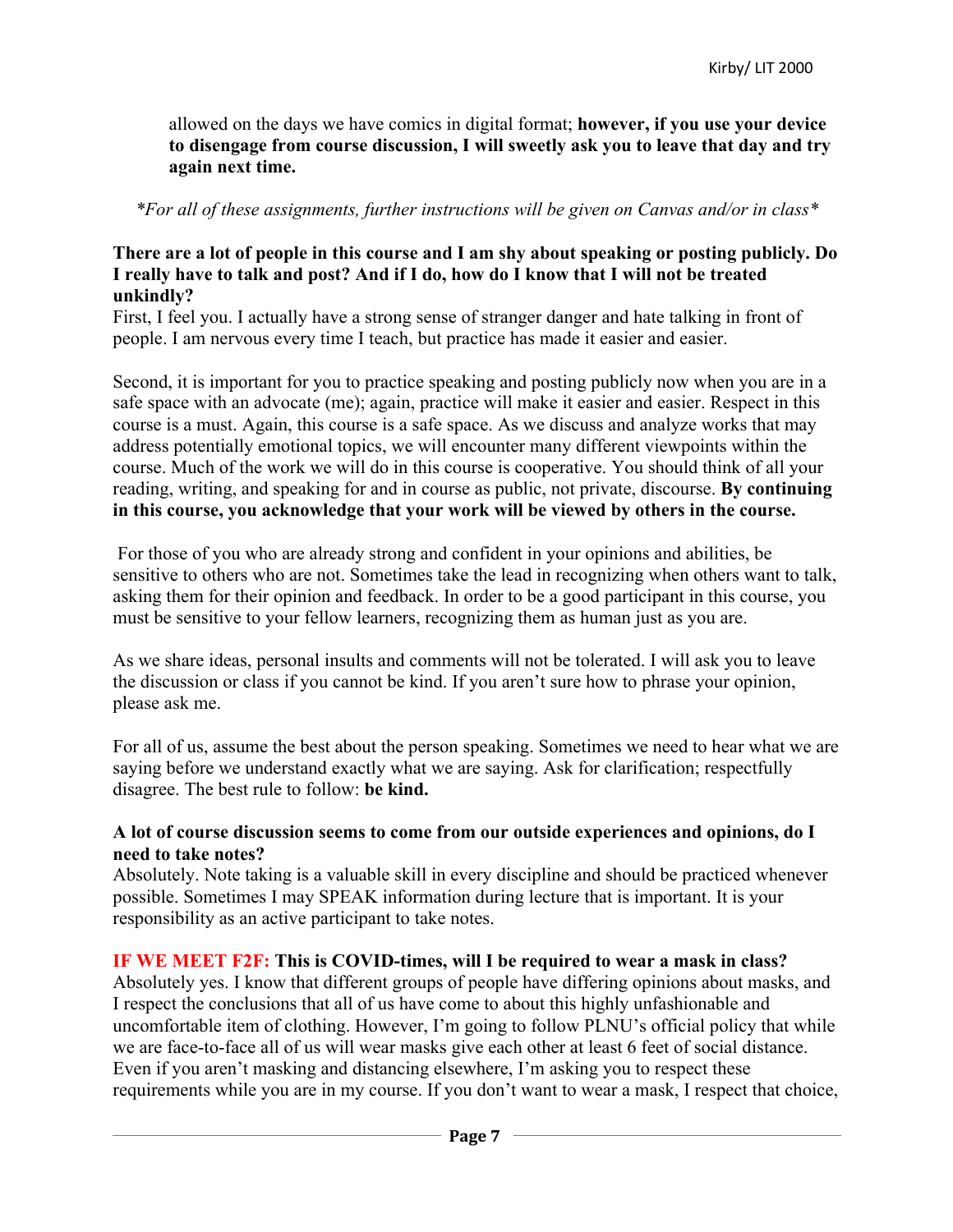but I will ask you to leave our gathering and complete the participation via the online options that I have provided.

Here is some official PLNU language about COVID-19 safety in class: *Everyone in class will wear a face covering, unless there is a documented health related issue. If so, students should work with the Disability Resource Center to discuss their needs.* 

*A face shield is not an acceptable replacement for students, unless worn over a face covering.* 

*If a student arrives in class and is not wearing a face covering, the faculty will ask them to wear one. If the student refuses, the faculty will ask the student to excuse themselves from class. If the student refuses, the faculty member will call campus safety to escort the student. In either refusal case, a conversation should be scheduled between the chair of the department and student. Failure to follow communicated health guidelines will be considered a violation of the Student Handbook and can result in student conduct sanctions up to and including loss of housing privileges or suspension. These sanctions will be communicated by a Resident Director or the Dean of Students.*

# **What if I've had the vaccine or COVID already?**

Right now, the research hasn't clarified if someone who has the vaccine can still shed enough virus to infect another person and research is showing that there are multiple strains of SARS COV-2 (the name of the virus that gives us COVID—COrona VIrus Disease) that can reinfect even a person with antibodies to another strain. While most of us may be healthy and not too concerned about the effects COVID may have on us, we don't know each other's personal situations outside of the class. Perhaps someone has a person in their home who is high risk and wasn't able to get the vaccine. It is an act of kindness to continue to wear a mask even if you are no longer threatened because someone else may still be.

# **OMG I am SO tired of COVID and masks!!!**

Trust me: we all are.

# **How will I know my grade in the course?**

To eliminate grade anxiety, I've set this course up on a contract grading model. This model means that you can **choose** which grade you would like to earn right now at the beginning of the semester and then **allocate your time** wisely to earning that grade. A written contract is due the third week of course that states the grade you intend to earn in the course as well as the work you will do to meet contract; I will then ensure you meet your learning goals. At two other points in the semester, you will evaluate your contract and contribution to the course. You are free to change your mind during the semester about what grade you wish to earn, but we must then meet to negotiate your new contract.

I will not accept work that is unfocused and rife with grammatical and logical errors and typos. If you happen to submit an assignment that appears to be the product of lazy engagement with the material, you risk not meeting the conditions of our grade contract; I will allow you the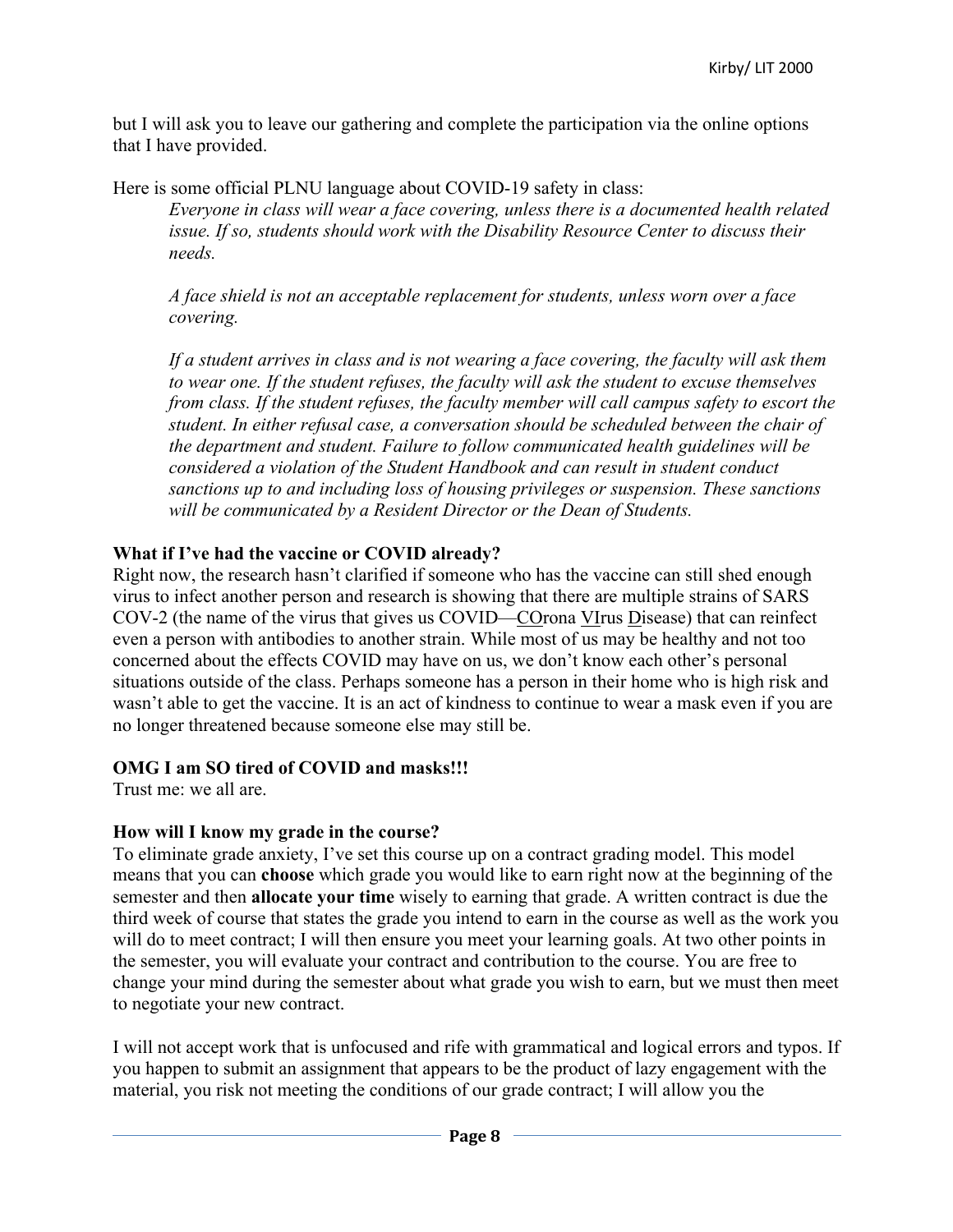opportunity to redo two assignments if they do not meet the standards of your contract, not including quizzes and exams. **If I accept your work, it means you met contract and are earning the grade you chose**. I assume that none of you want a grade of D or F; if you are interested in a grade lower than a C, please contact me to discuss your options.

I will not be giving partial credit for activities: you either get full credit or not at all (in which case, I will give you an opportunity to try again).

**A note on how much time you should spend on an assignment:** While, I have listed the assignments as percentages of your grade, I also have determined how long it should take for you to complete each one. For example, I expect each quiz to take you no more than 30 minutes; thus, I've allotted 5 hours for you to take ten quizzes. To meet accreditation, you are expected to spend 75-85 hours on this course  $(\sim]37.5$  hours per unit). Below is the breakdown of hours to reach that goal:

| <b>Hours</b>       | <b>Activity</b>                  |     |
|--------------------|----------------------------------|-----|
| 31                 | Reading                          |     |
| 27                 | Class Participation (including   |     |
|                    | meeting, various activities, and |     |
|                    | listening to lectures)           |     |
| 22                 | Assignments                      |     |
|                    | Contract                         |     |
|                    | Quizzes                          | 5   |
|                    | <b>INSTAdiscussions</b>          | 5   |
|                    | Presentation                     | 3   |
|                    | <b>Walking Tour</b>              | 4   |
|                    | <b>Creative Response</b>         | 1.5 |
| <b>TOTAL HOURS</b> | Final                            | 2.5 |
| 80                 |                                  |     |

Of course, some of you will take shorter or longer to do a particular activity. The goal here isn't to be perfectly accurate, just fair in assessment of how long an activity should take you. If my estimates are off, please let me know so I can revise this time-table for the future.

**Speaking of hours, I just looked at the schedule outline and noticed that some weeks have an estimate of 10-13 hours of work!! Don't you know/care that I have other classes?** Yes, I know and care that you have a full course load and that this course is only two units out of 15-18 units you may be taking. This is why I took the time to figure out the hours for assignments, reading, and participation so that I wouldn't be unfair in my expectations. The calculations for the weekly hours is a worst case scenario if you happen to push off working on a project until the week it is due. My actual expectation is that you'll note your larger projects and readings and allocate time across the semester (especially on light weeks) to work a little bit on them at a time. This way, you won't have any 13-hour weeks because you'll have prepped ahead.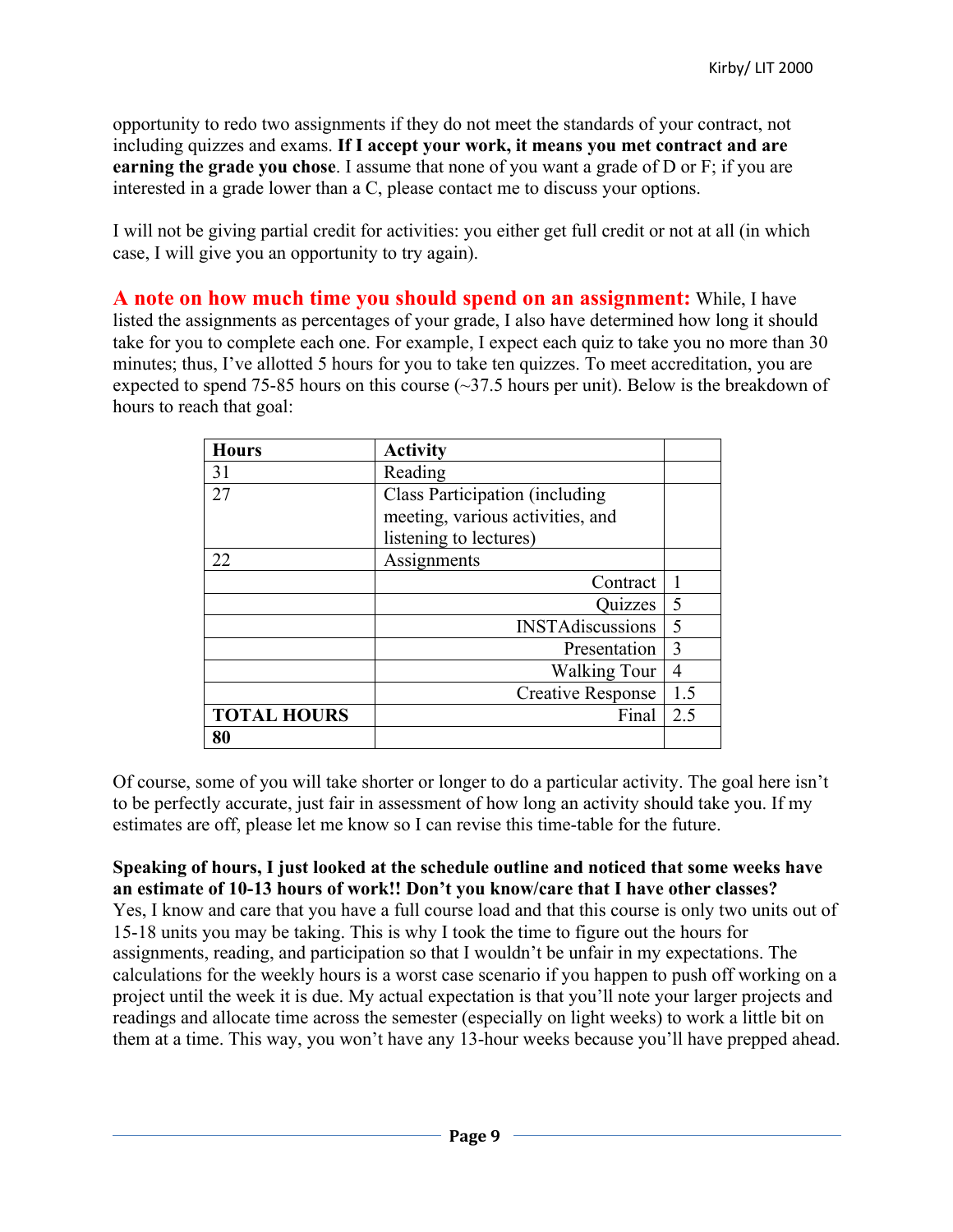#### **So what do I need to get for a contracted grade? 70-79%: C**

To earn a C grade in this course, you will:

- 1. Carefully read each assigned text;
- 2. Create a contract for your grade, evaluating it twice in the semester (7%);
- 3. Contribute to general course discussion;
- 4. Complete the number of participation activities required for a C-grade (12%);
- 5. Turn in your assignments on time;
- 6. Pass 10 quizzes with an average score of  $60\%$  (7%);
- 7. Contribute to 7 discussion questions on Instagram (14%);
- 8. Design, perform, and submit a neighborhood exegesis (20%);
- 9. Pass the final exam with a  $70\%$  or better  $(10\%);$

*\*For a grade of C+, you will produce high-quality work and be an active and positive contributor to our classes, offering a respectful spirit and coming up with insightful ideas and worthwhile feedback both in the classroom and on Instagram.*

I will not accept work that does not meet with the quality expected of a C. If you do not do Cquality work, then I will not accept it. The fluctuation in the percentage allows that there can be variable effort and quality put in at the C level. Thus you can earn a C- or a C+.

#### **80-89%: B**

To earn a B grade in this class, you will:

- 1. Carefully read each assigned text;
- 2. Create a contract for your grade, evaluating it twice in the semester (7%);
- 3. Contribute to general course discussion;
- 4. Complete the number of participation activities required for a B-grade (13%);
- 5. Turn in your assignments on time;
- 6. Pass 10 quizzes with an average score of 70% (8%);
- 7. Contribute to 10 discussion questions on Instagram (20%);
- 8. Design, perform, and submit an exegetical walking tour (20%);
- 8. Pass the final exam with an 80% or better (10%);

9. Create and submit a 3-minute presentation on a nature essay in our Norton that we have **NOT** read together as a class, signing up for this presentation by week 2 via Canvas (10%);

*\*For a grade of B+, you will produce high-quality work and be an active and positive contributor to our classes, offering a respectful spirit and coming up with insightful ideas and worthwhile feedback both in the classroom and on Instagram.*

I will not accept work that does not meet with the quality expected of a B. If you do not do Bquality work, then I will not accept it. The fluctuation in the percentage allows that there can be variable effort and quality put in at the B level. Thus you can earn a B- or a B+.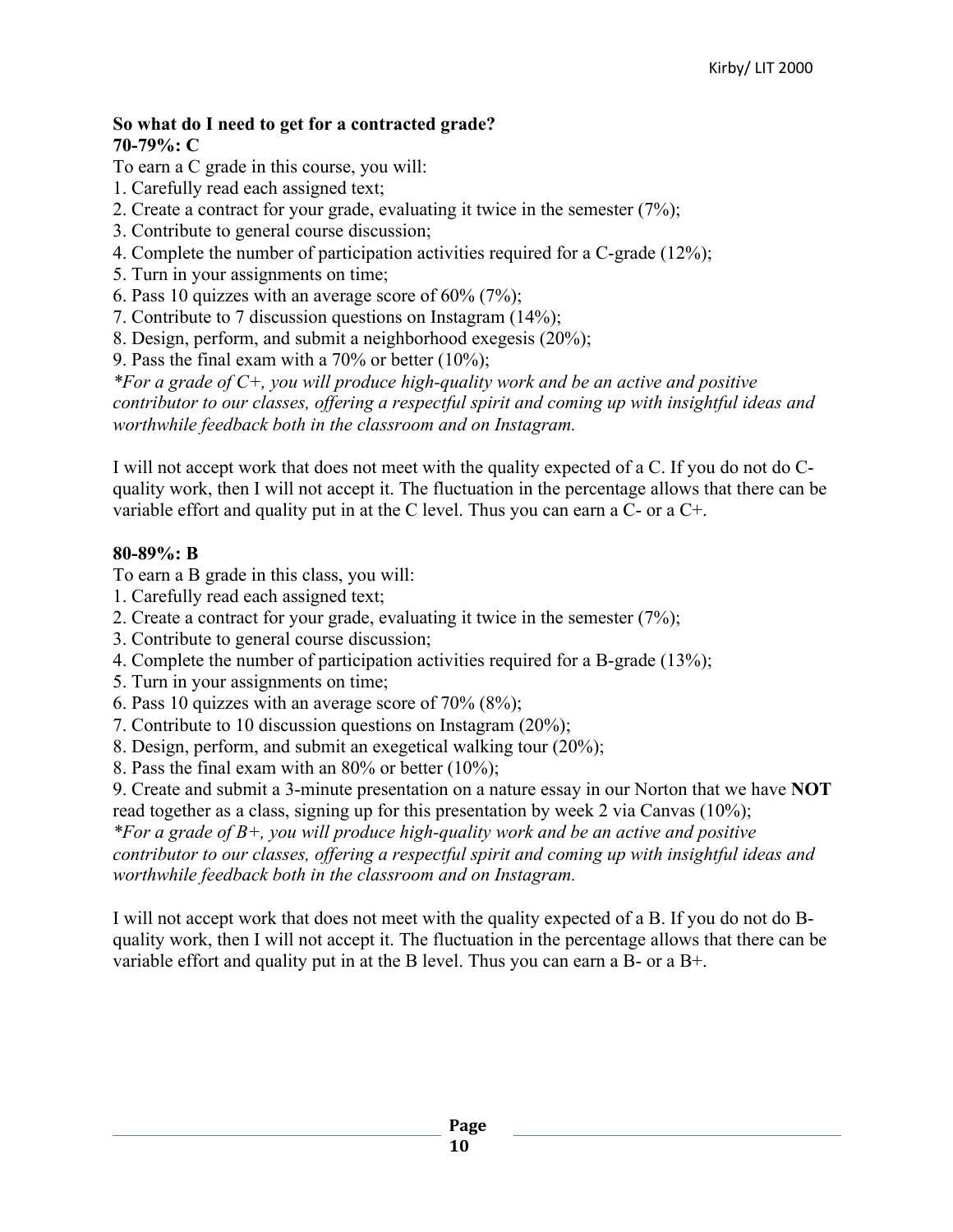# **90-100%: A**

To earn an A grade in this class you will do **all** of the assignments listed for a **B grade** as well as 1. Complete the number of participation activities required for an A-grade (15%);

2. Create and present a creative project in response to one of our course readings (8%);

4. Pass the final exams with at least a score of 85% (10%).

*\*For a grade of A, you will be an active and positive contributor to our classes, offering a respectful spirit and coming up with insightful ideas and worthwhile feedback.*

I will not accept work that does not meet with the quality expected of an A. If you do not do A-quality work, then I will not accept it. The fluctuation in the percentage allows that there can be variable effort and quality put in at the A level. Thus you can earn an A- or an A (sorry there are no  $A + s$ , but you are all  $A + in$  my heart).

## **It's halfway through the course, and I haven't had any emails from you about my grade. How will I know if I am awesome and still on contract? Should I be nervous?**

First, you are awesome! Never doubt that. Your grades do not make you an awesome person; how you engage in life does. But I know we all care about grades, so second, if you are doing the assignments according to one of the contracts listed above and you have not heard from me about them, it means that you are doing a great job and are on track for your contracted grade. The only time I will initiate contact about your grade is if you are NOT meeting your contract. However, you are always welcome to ask me about your grade or performance in course at any time in the semester.

## **I wrote the most amazing post on Instagram and then it deleted it and told me my account was blocked. What do I do?**

I'm sorry that totally sucks. One way to avoid this problem is to not wait until the last minute to post. Instagram often interprets a burst of many people posting the same hashtags at the same time as bots and shuts down the accounts. If you choose to do your posts earlier than the due date (I will put them up about a week before they are due), then you will not be seen as a bot.

## **But I didn't post earlier, I'm looking at the FAQ because I posted at the due date and my post was deleted. So what do I do now?**

Did you COPY your response BEFORE posting it, so you can paste it into an email or new post? If so, try to post the text again without the hashtags. Then add the hashtags as a comment below the main post. If that doesn't work, try to post again without hashtags and tag me in the image. If your account has been blocked, send the image and post to me in an email with the appropriate subject line. Then immediately contact Instagram and let them know that your account is for a university course and ask them to restore it. They will.

If you didn't copy your post before you posted it, then I am sorry, the post is gone; you will have to rewrite it. Consider it a hard but good lesson (like back in 2004, when I didn't back up my Master's thesis and lost 50 pages when the computer randomly shut down—you can bet I save my work regularly now). Rewrite your post, COPY it, then try the above strategies to get it posted.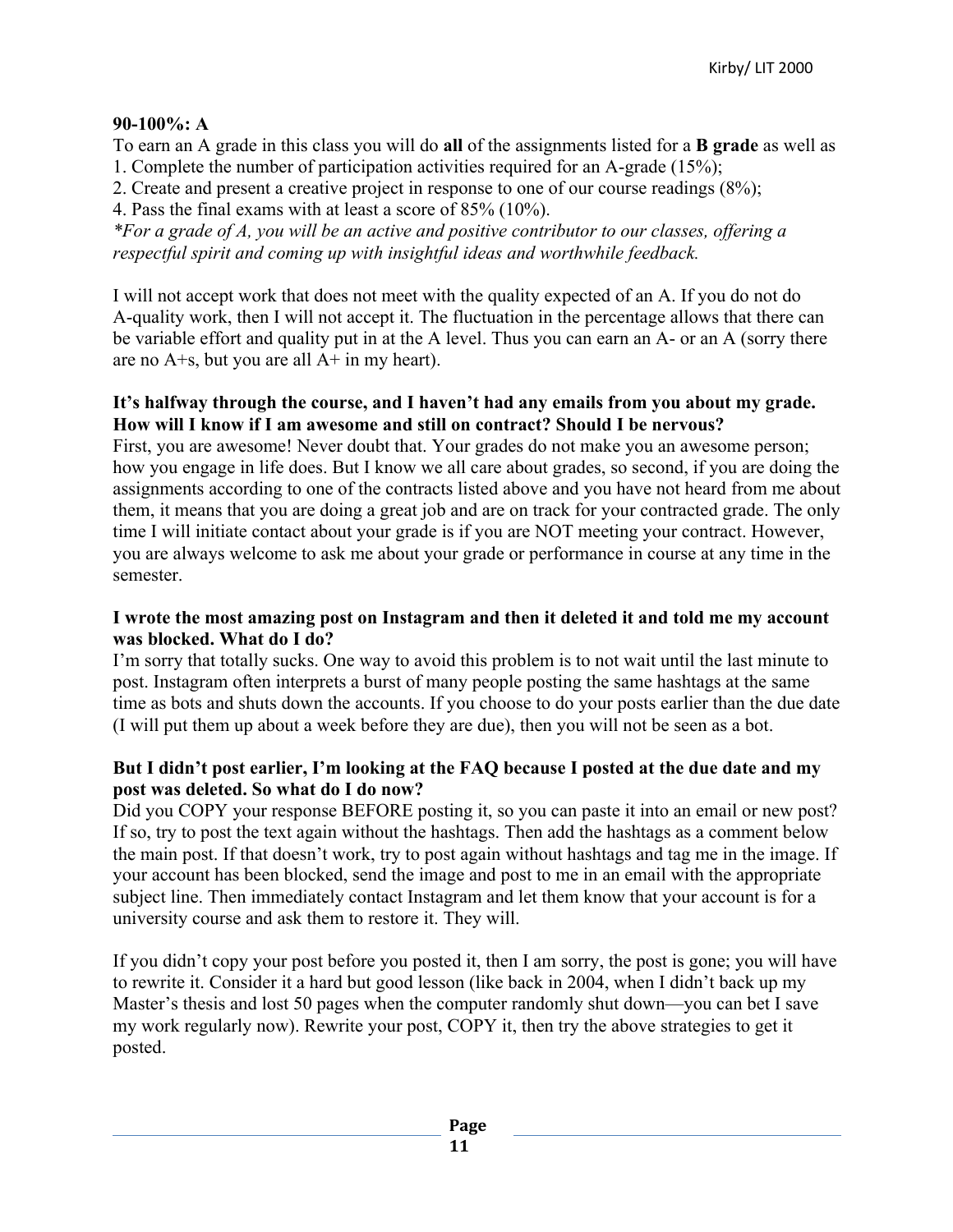**I successfully posted an amazing INSTAdiscussion. How do I know whether you've seen it?** Hashtags are important because that I how I will search for those of you who completed the prompts. Usually within five days, I will like all the Instagram posts to let you know that I have noted them for your contract. But sometimes I miss things. If you don't see a like within one week of posting, please contact me, using the appropriate subject line in your email<sup>5</sup>, so that I can like your post.

#### **I successfully posted an amazing INSTAdiscussion but you didn't give me credit?**

Did you respond to two of your classmates' posts in a meaningful way? If you didn't, then you don't get credit. This is an all or nothing assignment. You must post and also respond to each other.

#### **I found a killer image online and I want to use it in my INSTAdiscussion. Can I do that?**

Yes, IF you get permission and cite your source. There's a scourge of content stealing across the internet. Stealing (even if it's sharing posts and memes) is not cool and is actually plagiarism. If you want to use someone else's work, you need to make sure it's okay and give them credit. There are a lot of amazing accounts by creatives who have worked hard for their content and have detailed guidelines about how to use their work. If you don't want to use an original image (one you created) then spend the time to figure out how to credit and use. General rule of thumb is to both tag the image with their account and  $(a)$  them in your post. You can also DM them to see if they are cool with your posting their stuff on your feed (some only like shares through stories via the paper airplane icon). If you do follow up and get permission, you can add in your post something like "image credit, with permission: @nameofperson." If you head to my Insta account, you can see a little video tutorial I made for this (@naturenarratives).

I know this may sound tedious for an online discussion on social media, but it's good practice for real life especially if you are or are going to work with creatives.

## **Will you assign extra credit?**

During a given semester, opportunities for extra credit may arise. These assignments are often difficult and give you a chance to make up elements of our contract; therefore, they require *extra*  effort.

## **How do I contact you?**

At the top of the syllabus, all of my contact information is listed. If you choose to email me or DM via Instagram, please indicate **LIT2000-5**. If you don't, I will sweetly remind you to format your email correctly.

Also, I have set up a GroupMe for our class. You can join here:

https://groupme.com/join\_group/60937455/LGVrY9rU or through the email invitation I sent you. You may text me through that as well. You are welcome to text me at any time; however, I will commit to being responsive to your texts between the hours of 9am and 8pm, Monday-Thursday. If you text outside of those hours, I may or may not respond right away. ALSO, if you direct

<sup>&</sup>lt;sup>5</sup> Wow, I remind you a lot about your email header in this FAQ. Do you think it's important to me?  $\odot$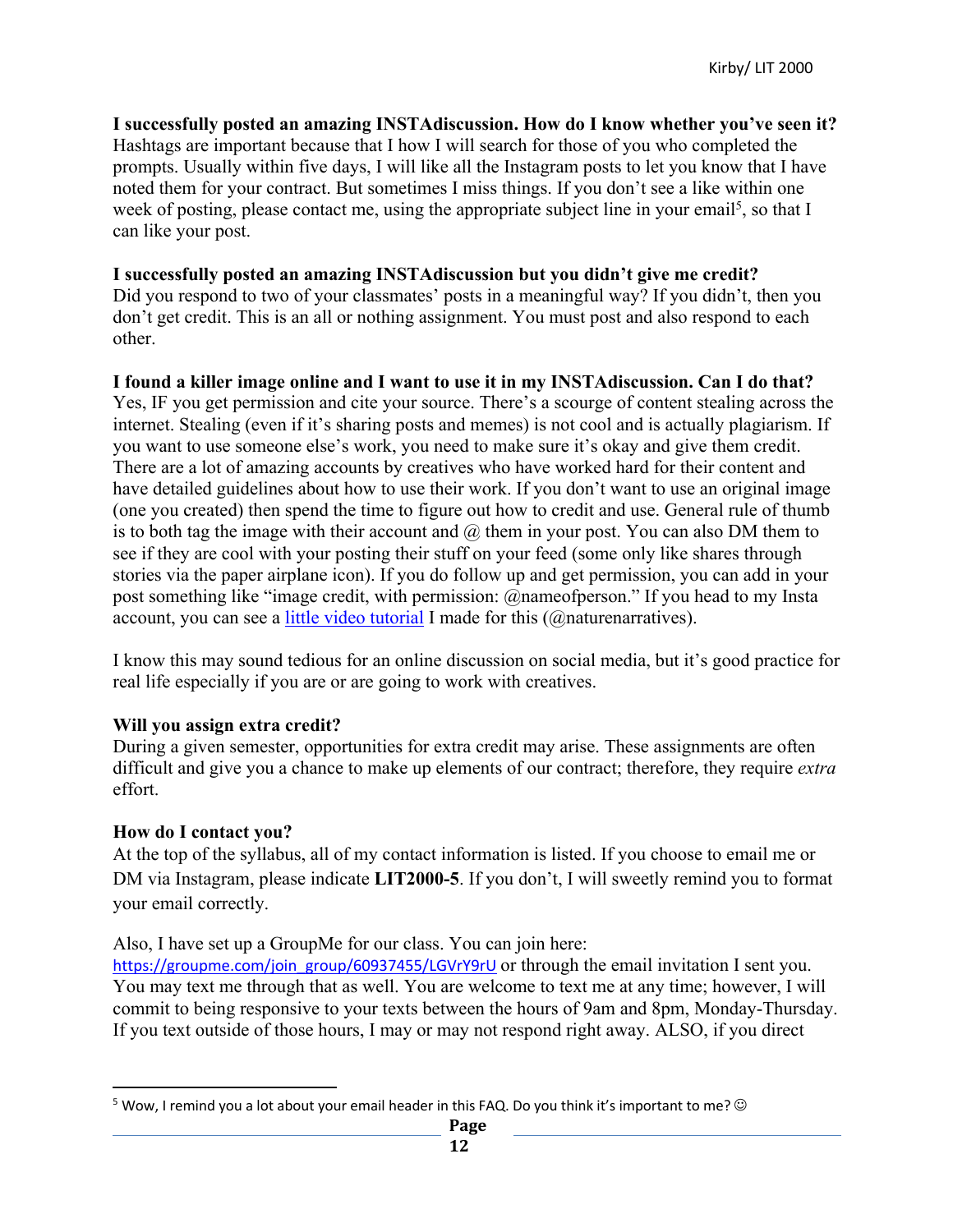message me, sometimes GroupMe hides the initial chat and I won't see it. So the first time you DM me, please also send an email to let me know to look for you.

| A              | 93-100 Percent |
|----------------|----------------|
| $A -$          | 90-92          |
| $B+$           | 89-88          |
| R              | 87-83          |
| $B -$          | 82-80          |
| $C+$           | 79-78          |
| $\overline{C}$ | 77-73          |
| $C-$           | 72-70          |
| $D+$           | 69-68          |
| D              | 67-63          |
| D-             | $62 - 60$      |
| F              | Below 60       |

# **INCOMPLETES AND LATE ASSIGNMENTS**

#### **What if I turn in a late assignment?**

All assignments are to be submitted/turned in by the dates noted in the week's module including assignments posted in Canvas. Incompletes will only be assigned in extremely unusual circumstances.

That said, life happens to all of us, including me. So sometimes we miss deadlines. To allow for that possibility, I have scheduled 12 quizzes and 12 INSTAdiscussions rather than the required 10. While I will not accept a late submission for either, having those two extra submission possibilities should provide you with some breathing room if life happens and you miss one.

For the other assignments, come talk to me if you know you will miss one ahead of time OR email me immediately if you do miss one. Remember to put **LIT2000-5** in the subject of your email, or I will sweetly request that you do so before addressing your concerns.

## **What if you don't accept an assignment?**

If your assignment does not meet the standard of our contract, I will hand it back to you. You will then have until the next Monday to revise it to meet contract.

## **What if I don't turn in an assignment at all?**

I will still like you. However, failing to do assignments (or adequately revising any ones I request) will result in a voided contract and possibly a letter grade of D or F for the course. Of course, you should chat with me about any circumstances that maybe had you miss an assignment because we may be able to revise your contract to a satisfactory end.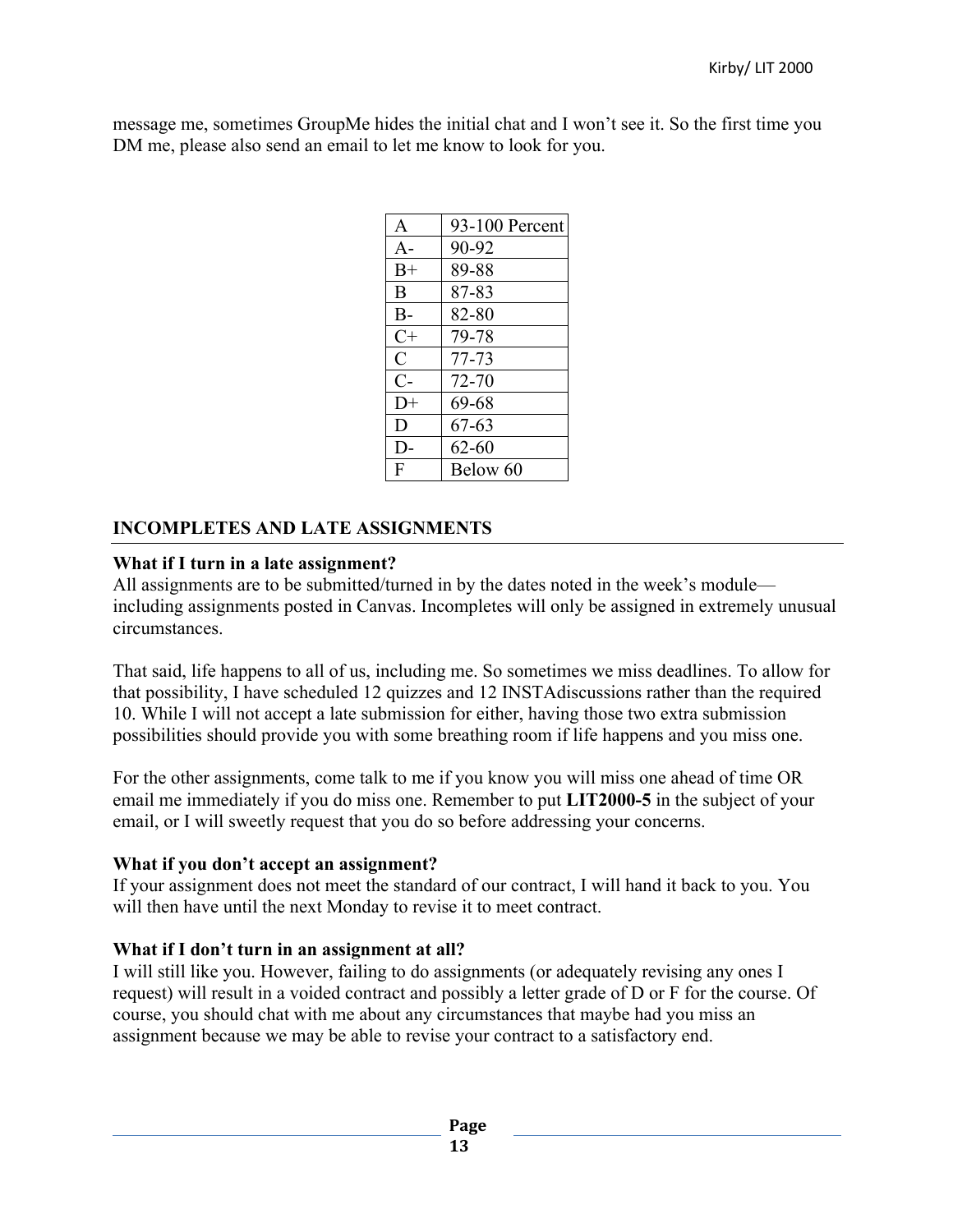# **PLNU ATTENDANCE AND PARTICIPATION POLICY**

You must participate to pass the class. However, I do understand that emergencies do come up. If you do choose to skip a portion of the course, you are responsible for the material covered and assignments given/due. **You must get this information from another** *student* **(not your instructor).** 

## As PLNU notes,

*Regular and punctual attendance at all synchronous class sessions is considered essential to optimum academic achievement. If the student is absent for more than 10 percent of class sessions (virtual or face-to-face), the faculty member will issue a written warning of de-enrollment. If the absences exceed 20 percent, the student may be deenrolled without notice until the university drop date or, after that date, receive the appropriate grade for their work and participation. In some courses, a portion of the credit hour content will be delivered asynchronously and attendance will be determined by submitting the assignments by the posted due dates. See Academic Policies in the Undergraduate Academic Catalog. If absences exceed these limits but are due to university excused health issues, an exception will be granted.*

## **Asynchronous Attendance/Participation Definition**

A day of attendance in asynchronous content is determined as contributing a substantive note, assignment, discussion, or submission by the posted due date. Failure to meet these standards will result in an absence for that day. Instructors will determine how many asynchronous attendance days are required each week.

Distracting and disruptive behavior will be considered an absence.

## **I still don't get it. What is the difference between fully online and hybrid?**

This is something that is confusing many students in part because there are other terms you have to know as well.

\*Fully online means that you will do all your coursework and class meetings through a device in an asynchronous format.

\*Hybrid means that part of your coursework and class meetings are synchronous and may be on a device and part may be F2F.

\*Remote Learning means that you will do all your coursework and class meetings through a device in a synchronous format.

\*Face-to-face (F2F) means that you will meet in person for each class period and some of your coursework.

And here are the pesky terms a lot of you aren't getting: synchronous and asynchronous. \*Synchronous means that you will meet at a specific times and days each week as a class. \*Asynchronous means that you will not have a specific meeting time and can do your coursework and engagement with each other on your own time as long as you meet due dates and deadlines.

Many of you are confusing remote learning (synchronous) with fully online (asynchronous). While you were given a choice to opt out of hybrid or F2F teaching this semester, in most cases

**Page**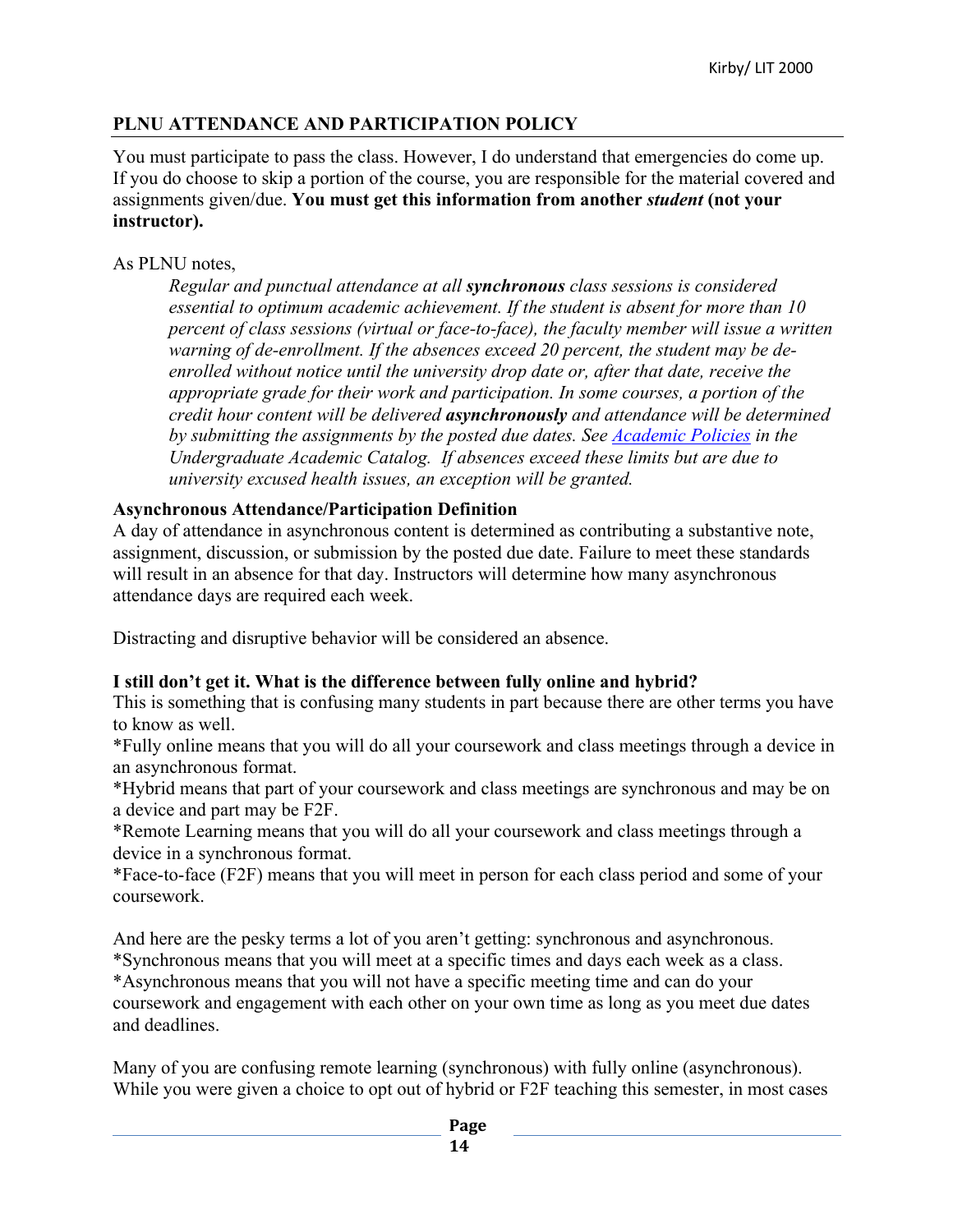you were not offered a fully online option. Most classes are designed to be hybrid or remote learning.

## **So how do you know what is what?**

- 1. Look at your schedule. If there are course days and times listed (such as this course meeting T/R), then chances are the course will be synchronous whether you are hybrid, F2F, or remote learning. If there aren't any days and times listed, then the course is probably asynchronous and fully online.
- 2. Email the professor and ask using the words "synchronous" and "asynchronous." That's a bit more clear because we all are mixing up what fully online and remote learning means.

This is my own 2 cents here: I know that some of you got jobs that aren't respectful of a full-time student load. My advice is to revise your job situation. PLNU is not the kind of university where you can work a full-time job that doesn't have flexible hours during the day. And even though this semester is still pretty wonky as far as organization goes, you are doing yourself a disservice if you try to squeeze your courses into your working life rather than vice versa. You are paying a lot of money for this education. Treat it like the main job.<sup>6</sup>

## **Okay, Prof. Kirby, that's all well and good but it is COVID-times and I want to know about YOUR class. So what if we aren't meeting as a class or I catch Miss Rona or I have clearance to take this class fully online?**

Because this is COVID-times and things get squirrelly fast, I have tried to build in flexibility within our course for the contingency that we won't be meeting face to face. Thus, I've designed this course as a **limited synchronous F2F hybrid**. What that means is content will be available via CONTENT Resources in the weekly Canvas modules, and our face-to-face time will be reserved for group discussion of the text, clarification of content, and other PARTICIPATION activities. These activities will also have a counterpart on Canvas or via Zoom if we aren't able to meet F2F. I will expect you to have read and familiarized yourself with the CONTENT Resources **BEFORE** we meet.

## **How is this class working as a hybrid? I've never taken one of those kinds of classes before except for last semester which was really hard.**

I've never taught this course as a hybrid, and last fall was my first attempt at online. So we are in the same boat. I've spent the summer and fall doing a lot of learning about how hybrid and online courses function, and I have definitely learned: IT WILL NOT BE THE SAME AS A FULLY FACE-TO-FACE COURSE. I think it's important for us all to note and mourn that there is an element of connection and accountability that will be lost in this format, especially if we can't meet at all. At times, it may feel weird and lonely. But deep breath. We are in this together and I've set up some things that I hope will ensure your success in the class.

1. **All online content will be asynchronous.** This will allow those of us who perhaps have to take this course online the breathing room to address whatever else is going on in their lives without showing up to a Zoom class twice a week. I will host weekly office hours as

<sup>&</sup>lt;sup>6</sup> I paid for my own college and graduated in heaps of debt that I am still paying off, so I am not treating working or debt lightly. I'm just offering from my own experience as someone who had to work through college: treat the education like the investment it is.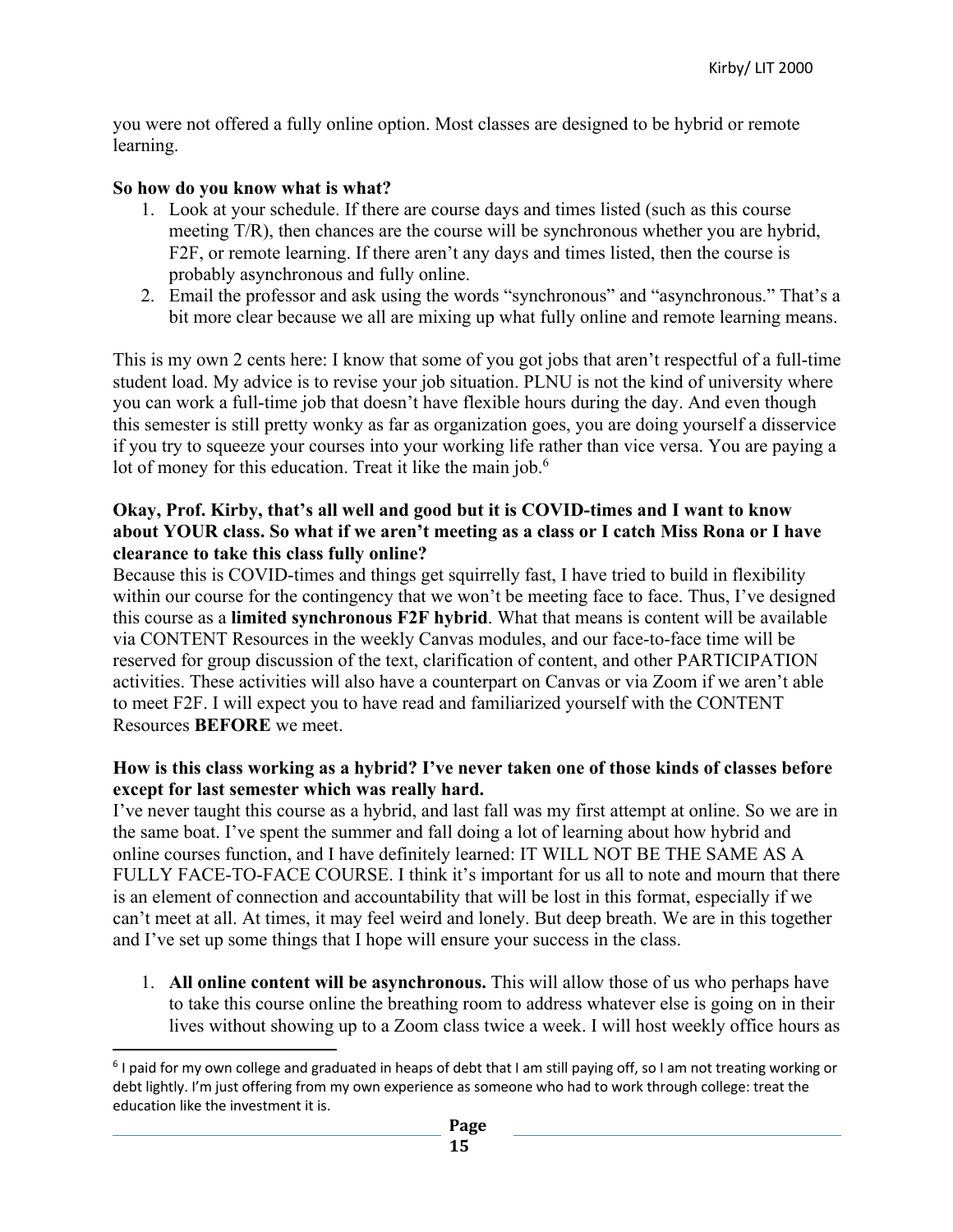indicated at the top of the syllabus. These are optional. I am also available to meet with you by appointment.

## 2. **There will be a couple of notable exceptions.**

- a. First day of class.
- b. Community Classroom meetings
- c. Two course check-in days (if we are meeting F2F, then we will not have these check-ins).

These exceptions are noted in the course outline.

- 3. **The course is divided into weekly modules.** Each module will open at 10pm on the Sunday of its week and will close at 11:59pm on Saturday. This is to give you a few glorious hours where you have to take a bit of a break in that gap on Sunday.
- 4. **You will need to complete a NOTECARD in order to open the week's module.**
- 5. **There will always be open "Assignments and Readings" Module.** The contract, presentation, walking tour, and creative assignment will all be available for you to work on and submit as early as you want to but will be ultimately due on the day listed the syllabus. Also, if you want to read ahead, I will have all of those available.
- 6. **Quizzes are due THURSDAYS by 11:59pm.**
- 7. **INSTAdiscussions are due THURSDAYS by 11:59pm.** Comments are due by S**ATURDAY 11:59pm.**
- 8. **Participation activities that require comments after an initial post have two due dates: initial post by THURSDAYs by 11:59pm; comments by SATURDAYSs 11:59pm.**
- 9. **Bigger assignments (contracts, presentation, etc . . .) are due SATURDAYs 11:59pm.**

Though I've done a lot of learning this summer and fall about online and hybrid writing courses, abstract learning is not the same as actually doing it. As the course continues, I expect us to have to tweak a few things once we get an idea of how this type of course is best organized. **Your feedback is important!** Please let me know how you are doing in this course and if this structure is working. We can do this together! Let's be flexible and kind to each other as we work through this semester.

Here are some ground rules we can all follow:

1. Be kind to each other. This is super stressful for all of us and a totally new situation. What we need first and foremost is compassion for all of our situations.

2. Be patient and flexible. We may attempt things that don't work out. One of us may come up with a better idea of how to make things work better. Engage. You'll get more out of the class the more you engage. Give me suggestions!

3. Communicate. If something seems off or unclear, please kindly (see point 1) bring it up. My goal is that you all succeed and finish this semester strong, setting you up for your future.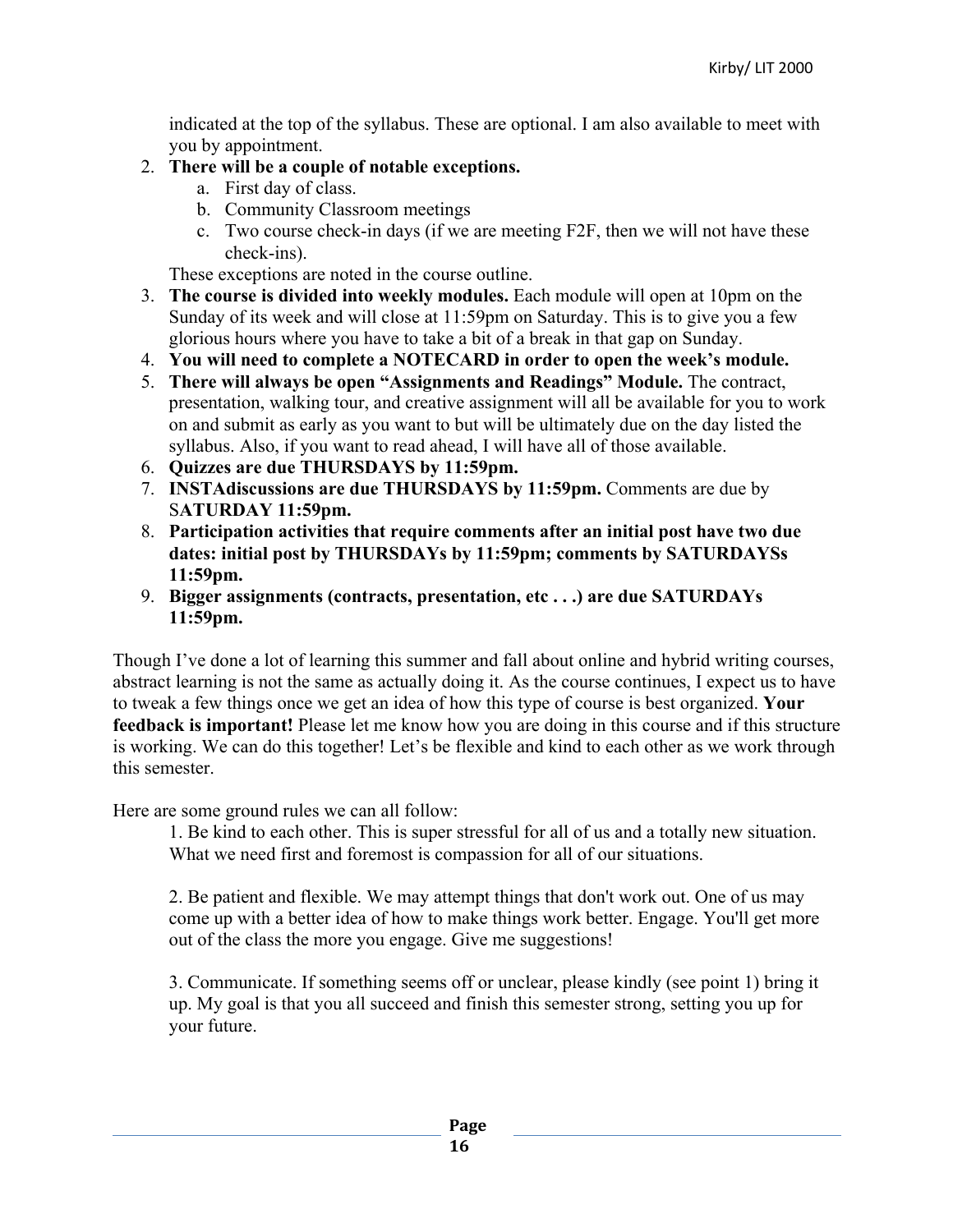## **It's noon on Monday, and I can't access WEEK X's module!! What do I do?**

Breathe. Did you submit the NOTECARD that I require you to do to open the module? If not, go complete the NOTECARD; the module should then be accessible to you.

If you did the NOTECARD and the module still isn't accessible, wait an hour and try again (sometimes Canvas is slow).

If it still isn't open, please see the "Help & Technical Support" link on the Homepage and you can also send me an email, including **LIT2000-5** in the subject line.

## **What if I don't have good WIFI or a working computer?**

Please let me know. I can't help you if I don't know what your struggles are. While I won't be able to pay for your WIFI, I can direct you to places at PLNU that can help. Both the university and I are committed to your success. Specifically, if you don't have the necessary technology this fall (e.g. a laptop or access to reliable internet), please contact student-tech-request@pointloma.edu.

# **FINAL EXAMINATION POLICY**

Successful completion of this class requires taking the final examination **at its scheduled time**. The final examination schedule is posted on the Class Schedules site. No requests for early examinations or alternative days will be approved.

# **PLNU ACADEMIC HONESTY POLICY**

# **What if I want to use other people's writing in my writing?**

As Solomon wisely noted, "There is nothing new under the sun." Thus, it is perfectly okay to reference other texts (written or visual) in your own writing. However, you must give credit to any ideas or sentences that are not originally yours or aren't common knowledge. To omit doing this action is an act of plagiarism. Writing is often collaborative, and writers share and borrow from each other all the time (just as I did from other PLNU faculty when I wrote this syllabus). There are ways to do this that are acceptable (such as taking suggestions from a professor or a peer), but there are also ways to use other people's ideas or words in a way that is considered plagiarism (such as passing off somebody else's work—even just a sentence—as your own). We will discuss this further in class.

Plagiarism of any kind will not be tolerated. Any word or idea that is not your own must be cited correctly. As explained in the University Catalog,

*Students should demonstrate academic honesty by doing original work and by giving appropriate credit to the ideas of others. Academic dishonesty is the act of presenting information, ideas, and/or concepts as one's own when in reality they are the results of another person's creativity and effort. A faculty member who believes a situation involving academic dishonesty has been detected may assign a failing grade for that assignment or examination, or, depending on the seriousness of the offense, for the*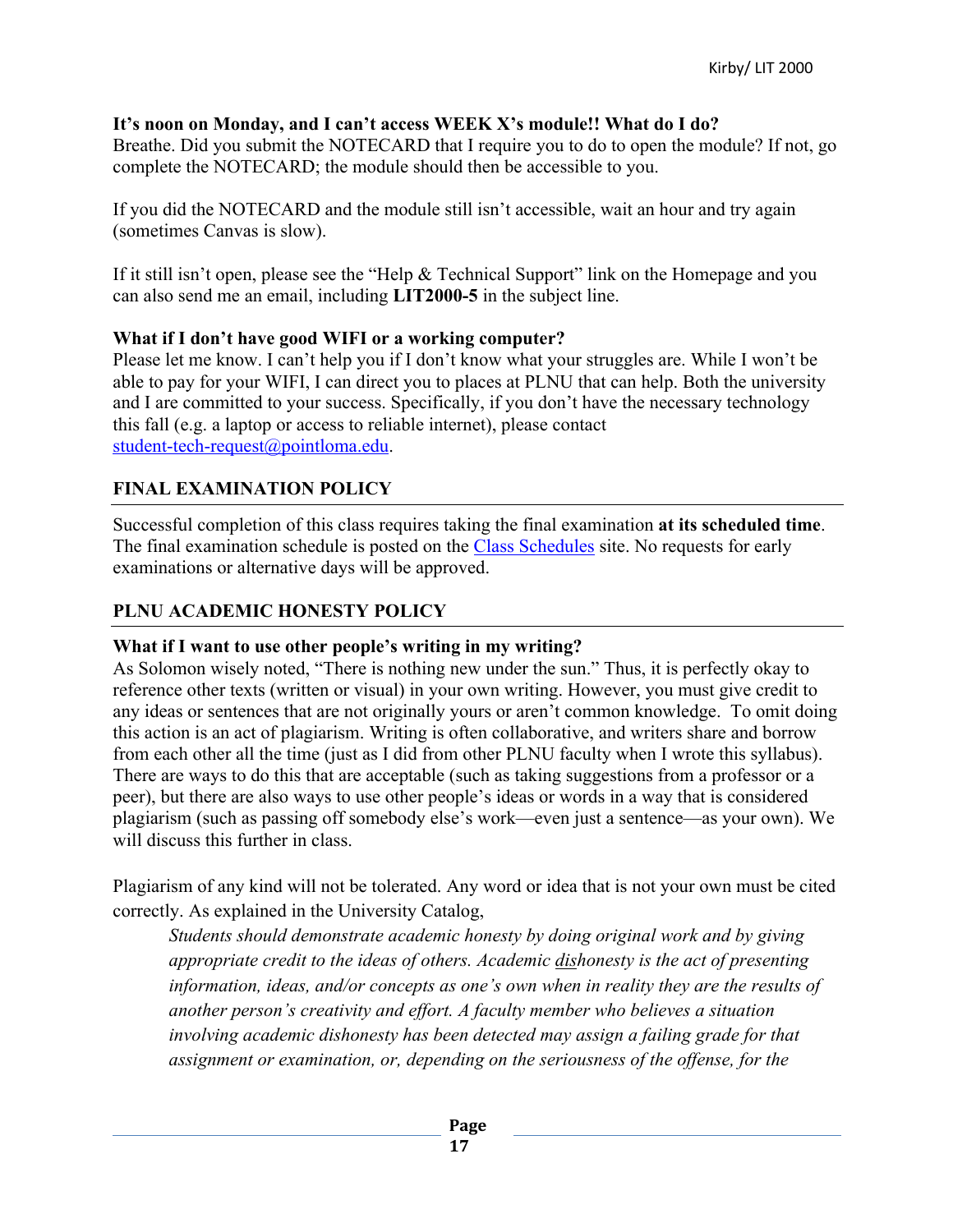*course. Faculty should follow and students may appeal using the procedure in the university Catalog.*

See Academic Policies for definitions of kinds of academic dishonesty and for further policy information.

If you aren't sure if you are plagiarizing (you sweet, naïve thing), check out the information on the university cheating and plagiarism policy at http://catalog.pointloma.edu/content.php?catoid=8&navoid=864

Or you can visit PLNU's library which also has an excellent tutorial on how to avoid plagiarism. Finally, you can always talk to me. If you're wondering if you may have paraphrased too closely, be sure to ask before you turn in the assignment. You will not be penalized if you ask first.

# **PLNU ACADEMIC ACCOMMODATIONS POLICY**

## **What if I need accommodations in your class?**

While all students are expected to meet the minimum standards for completion of this course as established by the instructor, students with disabilities may require academic adjustments, modifications or auxiliary aids/services. At Point Loma Nazarene University (PLNU), these students are requested to register with the Disability Resource Center (DRC), located in the Bond Academic Center. (DRC@pointloma.edu or 619-849-2486). The DRC's policies and procedures for assisting such students in the development of an appropriate academic adjustment plan (AP) allows PLNU to comply with Section 504 of the Rehabilitation Act and the Americans with Disabilities Act. Section 504 (a) prohibits discrimination against students with special needs and guarantees all qualified students equal access to and benefits of PLNU programs and activities. After the student files the required documentation, the DRC, in conjunction with the student, will develop an AP to meet that student's specific learning needs. The DRC will thereafter email the student's AP to all faculty who teach courses in which the student is enrolled each semester. The AP must be implemented in all such courses.

If students do not wish to avail themselves of some or all of the elements of their AP in a particular course, it is the responsibility of those students to notify their professor in that course. PLNU highly recommends that DRC students speak with their professors during the first two weeks of each semester about the applicability of their AP in that particular course and/or if they do not desire to take advantage of some or all of the elements of their AP in that course.

Also, come see me if you think you may need some assistance in passing this class.

## **This syllabus is a contract. If you continue in this course, then you agree to comply with the class policies as stated here.**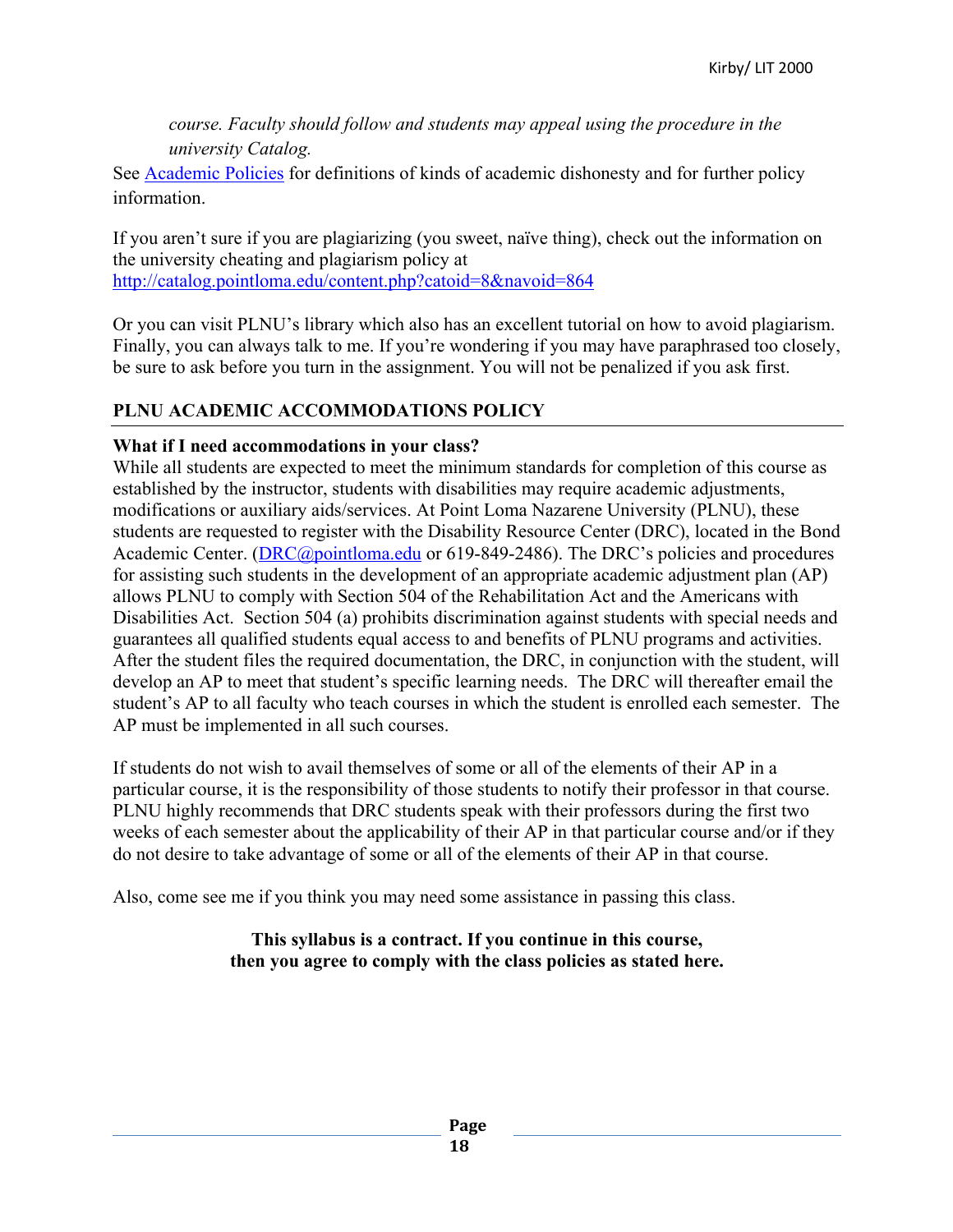## **COURSE SCHEDULE AND ASSIGNMENTS**

#### **Schedule**<sup>7</sup>

\*Subject to Change as needed to facilitate course goals.\* \*\*Readings and assignments are due on the date listed.\*\* \*\*\**NW* denotes readings from *Norton Nature Writing.*\*\*\* \*\*\*CR denotes readings found on Canvas.\*\*\*

#### **REMEMBER: All assignments/activities are DUE THURSDAY by 11:59pm. And all comments and assignments are DUE SATURDAY by 11:59pm.**

#### **WEEK 1 – Getting to Know You (Nuts and Bolts) 3/1 – 3/5 (~5.25hrs) WE WILL MEET MONDAY VIA ZOOM**

#### **READ**

Syllabus/FAQ CR: Origin Myths (read at least five—four + the one you pick) *NW* Steinbeck (465 – 468)

#### **DO**

CONTENT Resources "Do This Before Anything" Module PARTICIPATION EVERYONE: Getting to Know You PARTICIPATION EVERYONE: Four Tendencies INSTAdiscussion #1

> **WEEK 2 – Story and Nature 3/8 – 3/12 (~4.75hrs)**

#### **READ**

*NW* Audubon (117 – 122) *NW* Bruchac (811 – 818) *NW* Darwin (151 – 161) CR: Wordsworth "Preface" to *Lyrical Ballads* (excerpt)

#### **DO**

CONTENT resources Quiz #1 INSTAdiscussion #2 PARTICIPATION (of your choice)

<sup>7</sup> Note: I reserve the right to change the syllabus as needed to facilitate our course goals. You will receive notification of these changes; after which time, you are responsible for required material.

Disclaimer: This class is taught at the college level; therefore, reading materials may be adult and/or controversial in connotation and/or denotation. The purpose of presenting such material is to expose you to various viewpoints viewpoints that will act as sources for discussions. For this reason, no alternate materials will be provided.

This is a literature class. You will read A LOT. Please plan to give yourself time to curl up with the texts and read them.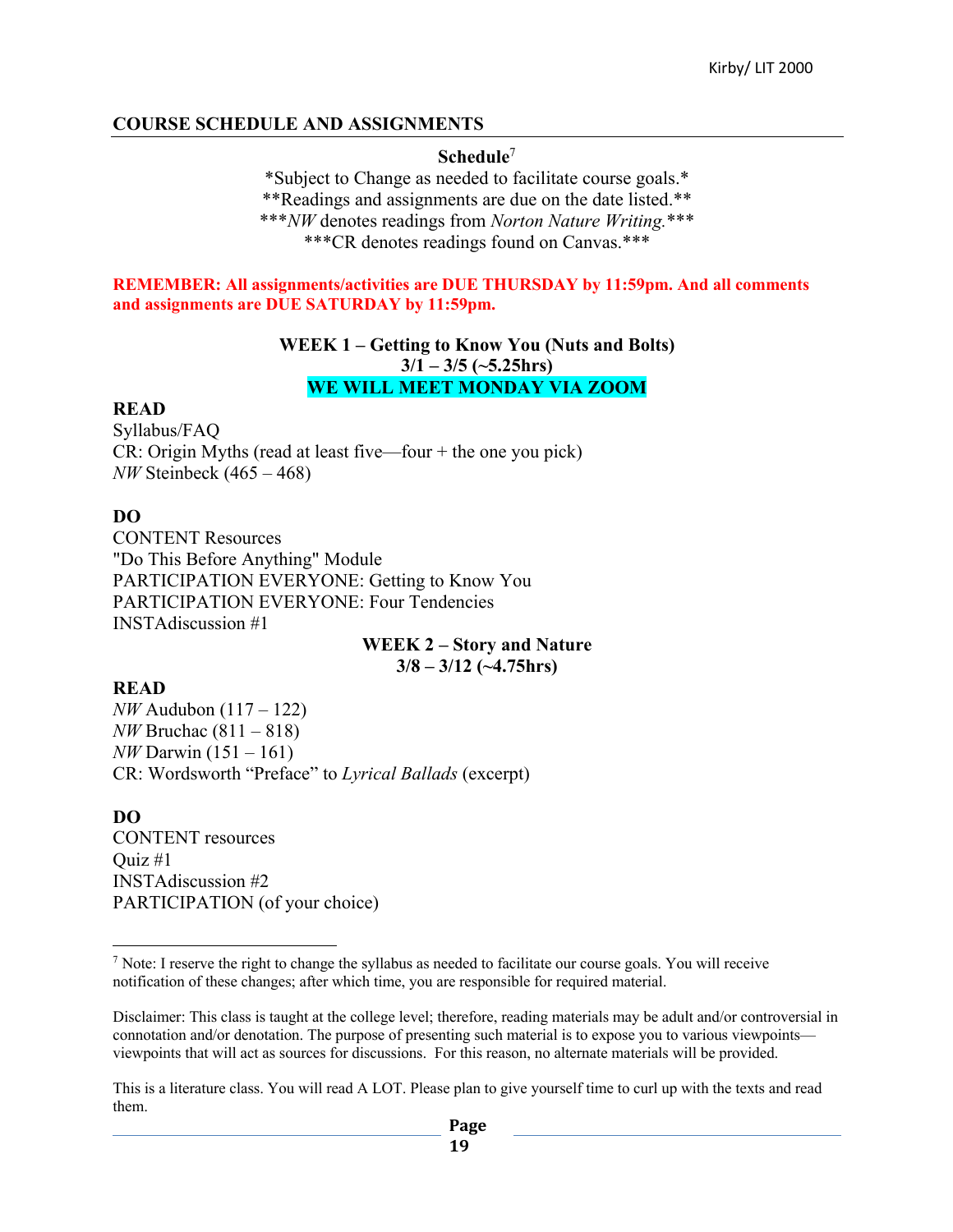## **WEEK 3 – The Formation of the Western Nature Narrative 3/15 – 3/19 (~6.25hrs)**

## **READ**

CR: Wordsworth "Lines Composed Above Tinturn Abbey," "Nutting," "Westminster Bridge," and "World Too Much" CR: Coleridge "This Lime Tree Bower My Prison" CR: Whitman various poems *NW* Thoreau (180 – 205) *NW* Whitman (223 – 229)

# **DO**

CONTENT resources Ouiz  $#2$ INSTAdiscussion #3 PARTICIPATION (of your choice) PARTICIPATION EVERYONE: Analyzing Poetry (Group Participation) ASSIGNMENT: Contract for Grade (Everyone) ASSIGNMENT: Neighborhood Exegesis CHOOSE A NEIGHBORHOOD (Everyone)

#### **WEEK 4 – In Reaction to the Romantics 3/22 – 3/26 (~8hrs, Big Reading Week)**

# **READ**

Shelley *Frankenstein* (Introduction – Chapter XVII ~110pgs) Shelley *Frankenstein* (Chapter XVIII – End ~60pgs)

# **DO**

CONTENT resources Ouiz  $#3$ INSTAdiscussion #4 PARTICIPATION (of your choice)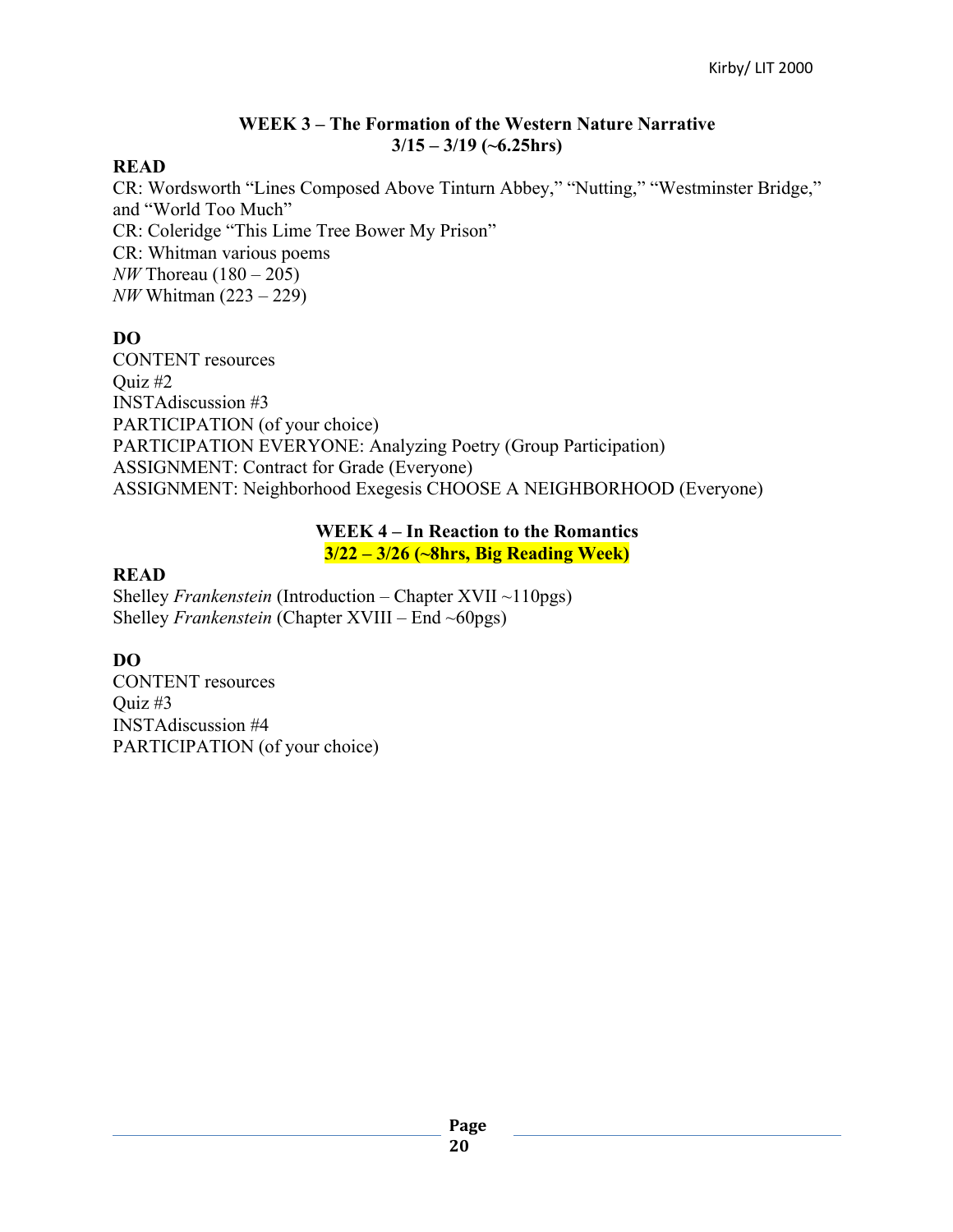#### **WEEK 5 – Widening the Conversation 3/29 – 4/2 (~6hrs) WE WILL MEET MONDAY VIA ZOOM**

#### **READ**

*NW* Finch & Elder (15 – 30) *NW* Walker (863 – 867) *NW* Standing Bear (326 – 331) *NW* Wright (494 – 497) *NW* Evelyn White (1062 – 1068) CR: Finney "Jungle Fever" (~10pgs)

## **DO**

CONTENT resources Quiz #4 INSTAdiscussion #5 PARTICIPATION (of your choice) ASSIGNMENT: Neighborhood Exegesis CHECK IN (Everyone)

#### **WEEK 6 – Widening the Conversation 4/5 – 4/9 (~5hrs)**

#### **READ**

*NW* Kincaid (1015 – 1022) *NW* Momaday (737 – 743) *NW* Grover (891 – 900) CR: Dungy Poems

#### **DO**

CONTENT resources Ouiz  $#5$ INSTAdiscussion #6 PARTICIPATION (of your choice) ASSIGNMENT: Neighborhood Exegesis ACTUAL TOUR (Everyone)

#### **WEEK 7 – "SPRING BREAK" 4/12 – 4/16**

#### **READ**

Start reading Lewis' *Across that Bridge*

#### **DO**

TAKE A BREATH Check out your peers' Neighborhood Exegesis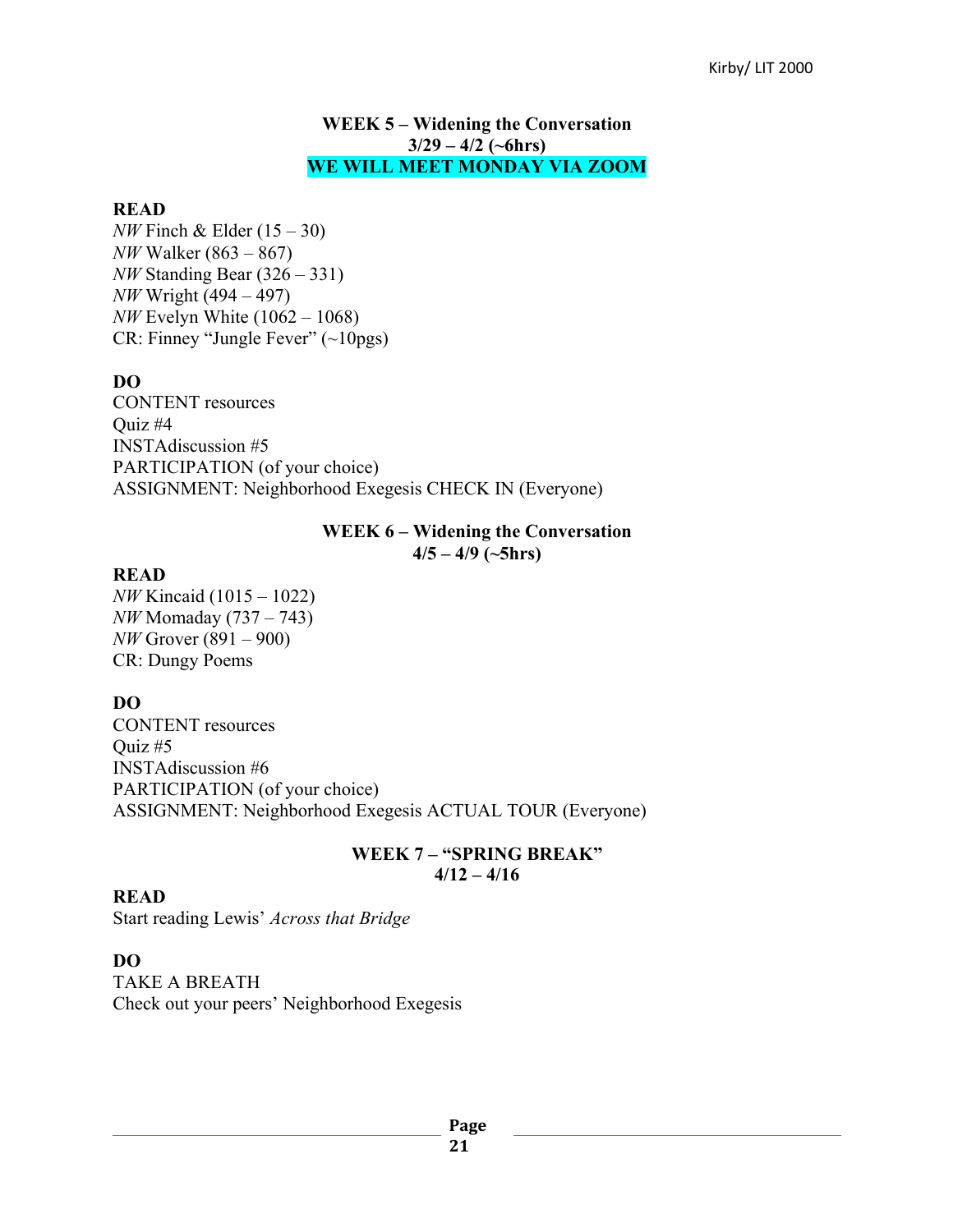#### **WEEK 8 – Mastery and Mystery 4/19 – 4/23 (~13.25hrs, Big Reading Week) WE WILL MEET FOR COMMUNITY CLASSROOM VIA ZOOM**

## **READ**

Lewis *Across That Bridge* (~208pgs) *NW* Austin (320 – 326) *NW* Carson (479 – 485) *NW* Merton (545 – 554) *NW* Le Guin (651 – 658)

# **DO**

CONTENT resources Quiz #6 INSTAdiscussion #7 PARTICIPATION (of your choice) PARTICIPATION EVERYONE: Attend Community Classroom Event via Zoom PARTICIPATION EVERYONE: Peer Review and Comment on Neighborhood Exegesis ASSIGNMENT: Contract Reflection #1 (Everyone)

#### **WEEK 9 – Mastery and Mystery 4/26 – 4/30 (~5hrs)**

## **READ**

*NW* Muir (250 – 258) *NW* Hopkins (281 – 286) *NW* Dillard (880 – 891) CR: Hopkins Poems CR: Bitsui Poems

# **DO**

CONTENT resources Quiz #7 INSTAdiscussion #8 PARTICIPATION (of your choice) PARTICIPATION EVERYONE: TBD (Group Participation) PARTICIPATION EVERYONE: Mid-Course Survey ASSIGNMENT: 4-Minute Presentation CHOOSE A TEXT (A- and B-Contract)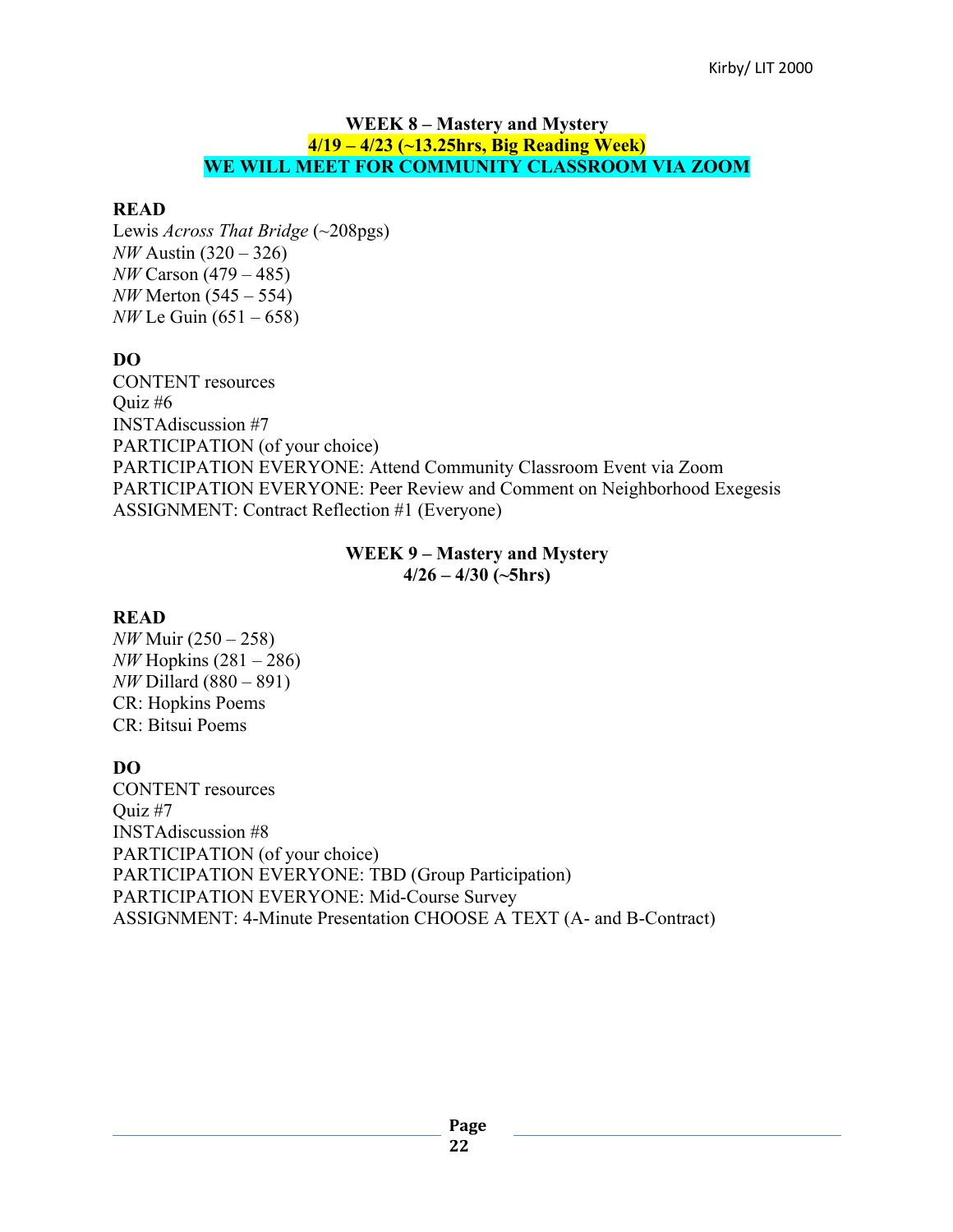#### **WEEK 10 – Agency in Nature 5/3 – 5/7 (~5hrs)**

#### **READ**

*NW* Abbey (614 – 627) *NW* Lopez (914 – 923) *NW* Thomas (536 – 539) *NW* McKibbon (1120 – 1130) *NW* Wallace (930 – 936) CR: Gay "Some Thoughts on Mercy" + Poems

#### **DO**

CONTENT resources Quiz #8 INSTAdiscussion #9 PARTICIPATION (of your choice) ASSIGNMENT: 4-Minute Presentation POSE A RESEARCH FOCUS (A- and B-Contract)

## **WEEK 11 5/10 – 5/14 (~7hrs, Big Reading Week)**

**READ**

Miyazaki *Nausicaä* Vol 1. (~134pgs)

#### **DO**

CONTENT resources Quiz #9 INSTAdiscussion #10 PARTICIPATION (of your choice)

## **WEEK 12 5/17 – 5/21 (~8hrs, Big Reading Week) WE WILL MEET FOR COMMUNITY CLASSROOM VIA ZOOM**

#### **READ**

Atwood *Oryx and Crake* (Section 1 – Section 5, ~110pgs)

#### **DO**

CONTENT resources Ouiz  $#10$ INSTAdiscussion #11 PARTICIPATION (of your choice) PARTICIPATION EVERYONE: Attend Community Classroom Event via Zoom ASSIGNMENT: 4-Minute Presentation ACTUAL PRESENTATION (A- and B-Contract)